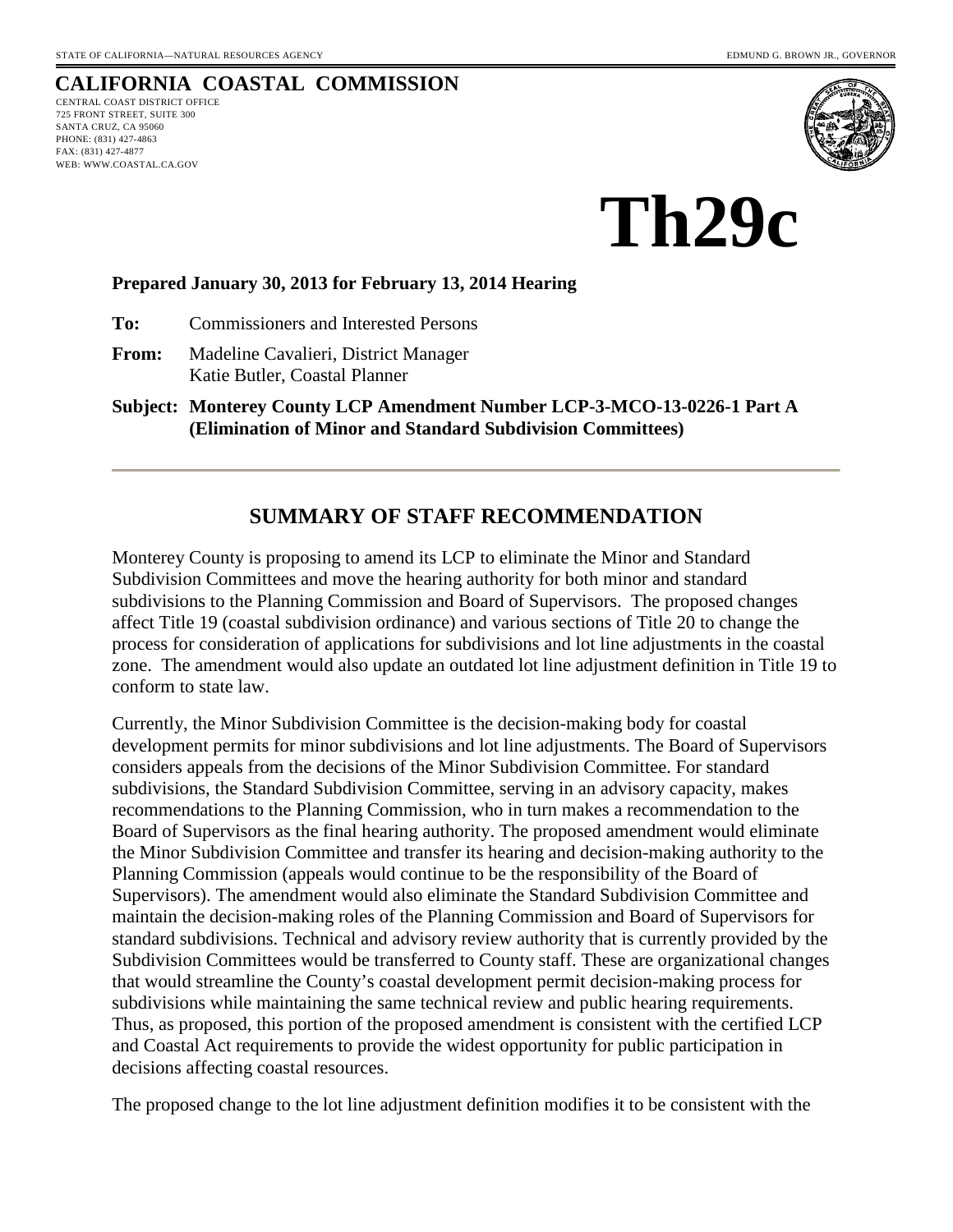State Subdivision Map Act, as it was amended in 2002 by Senate Bill 497. The County LCP currently defines lot line adjustments as being between two or more existing adjacent parcels. The proposed language states that a lot line adjustment is between four or fewer adjoining parcels. Although this limitation is consistent with State law, the proposed amendment raises the question of what happens in the case of a lot line adjustment proposal for more than four parcels. In practice, the County has been operating under this new definition since the State law changed in 2002 and has treated requests for lot line adjustments of more than four parcels as a subdivision (or resubdivision) that fall under the LCP's existing subdivision regulations. However, the proposed language does not make this process clear. Therefore, staff is recommending **Suggested Modification 1**, which adds language to clarify that lot line adjustments of five or more lots are considered subdivisions, and must be reviewed as such, pursuant to the County's subdivision regulations.

As modified, the proposed amendment is consistent with and adequate to carry out the LUP, and the County has indicated it is in agreement with the staff recommendation. Therefore, staff recommends that the Commission approve the amendment with one suggested modification. The required motions and resolutions are found on page 3 below.

# **Staff Note: LCP Amendment Action Deadline**

This proposed LCP amendment was filed as complete on December 31, 2013. The amendment modifies only the LCP IP and the 60-day action deadline is March 1, 2014. Thus, unless the Commission votes to extend the action deadline (it may be extended by up to one year), the Commission has until March 1, 2014 to take a final action on this LCP amendment.

# **TABLE OF CONTENTS**

|  | I. MOTIONS AND RESOLUTIONS ERROR! BOOKMARK NOT DEFINED. |  |
|--|---------------------------------------------------------|--|
|  |                                                         |  |
|  |                                                         |  |
|  |                                                         |  |
|  |                                                         |  |
|  |                                                         |  |

# **EXHIBITS**

Exhibit A: Proposed IP Amendment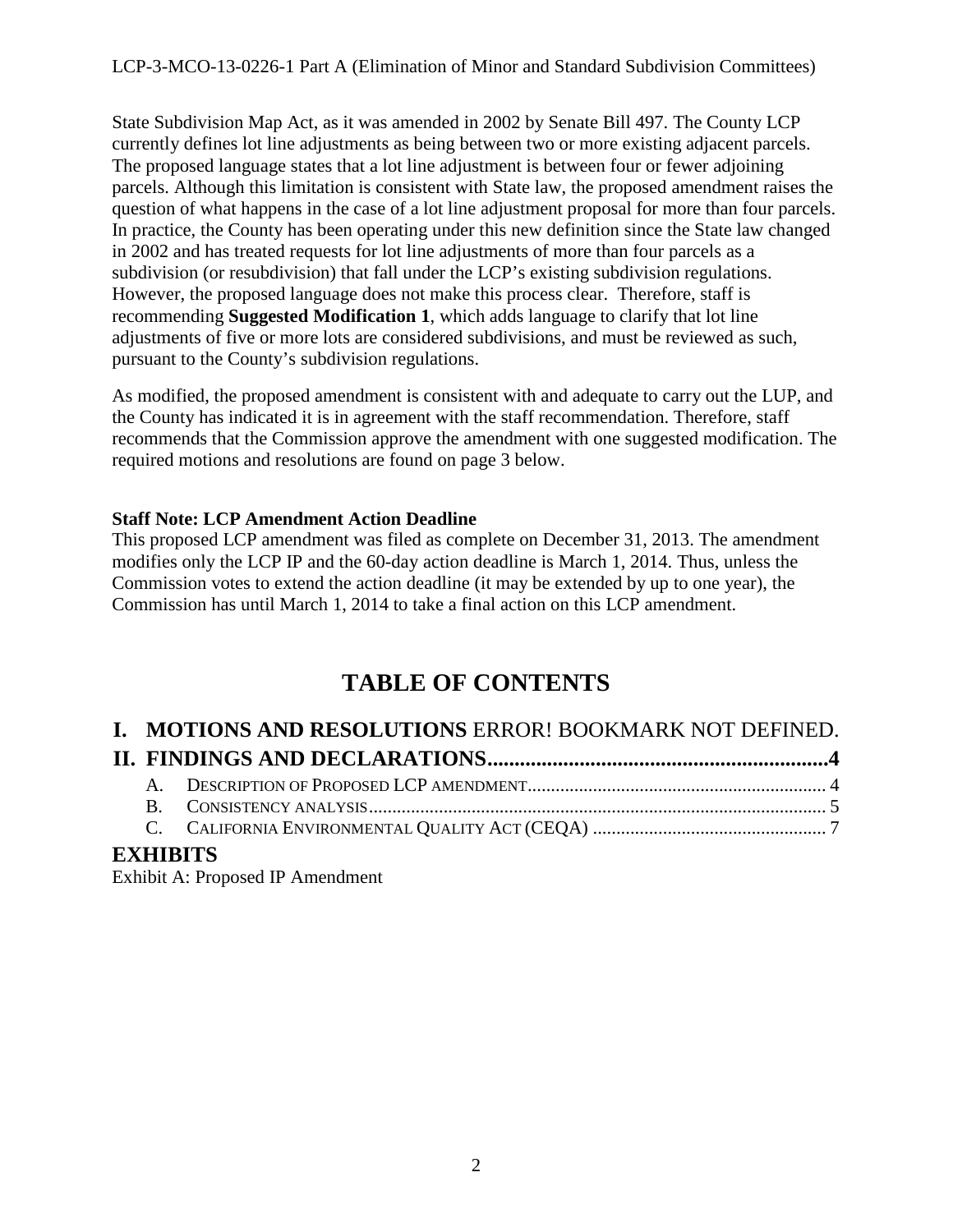# **I. MOTIONS AND RESOLUTIONS**

Staff recommends that the Commission, after public hearing, deny the proposed LCP amendment as submitted and approve the amendment with suggested modifications. The Commission needs to make two motions, one to reject the IP amendment as submitted and a second to approve the IP amendments with suggested modifications, in order to act on this recommendation.

# **A. Deny the IP Amendment As Submitted**

Staff recommends a **YES** vote on the motion below. Passage of this motion will result in rejection of the amendment and the adoption of the following resolution and the findings in this staff report. The motion passes only by an affirmative vote of a majority of the Commissioners present.

*Motion: I move that the Commission reject Implementation Plan Major Amendment Number LCP-3-MCO-13-0226-1 Part A as submitted by Monterey County.* 

*Resolution: The Commission hereby denies certification of Implementation Plan Major Amendment LCP-3-MCO-13-0226-1 Part A as submitted by Monterey County and adopts the findings set forth in this staff report on the grounds that, as submitted, the Implementation Plan amendment is not consistent with and not adequate to carry out the certified Land Use Plan. Certification of the Implementation Plan amendment would not comply with the California Environmental Quality Act because there are feasible alternatives or mitigation measures which could substantially lessen any significant adverse effect which the Implementation Plan Amendment may have on the environment.* 

### **B. Approve the IP Amendment With Suggested Modifications**

Staff recommends a **YES** vote on the motion below. Passage of this motion will result in certification of the amendment with suggested modifications and the adoption of the following resolution and the findings in this staff report. The motion passes only by an affirmative vote of a majority of the Commissioners present.

*Motion: I move that the Commission certify Implementation Plan Major Amendment Number LCP-3-MCO-13-0226-1 Part A if it is modified as suggested in this staff report.* 

*Resolution: Resolution to Certify with Suggested Modifications. The Commission hereby certifies Implementation Plan Major Amendment Number LCP-3-MCO-13- 0226-1 Part A to Monterey County's Local Coastal Program if modified as suggested and adopts the findings set forth in this staff report on the grounds that, as modified, the Implementation Plan amendment is consistent with and adequate to carry out the certified Land Use Plan. Certification of the Implementation Plan amendment if modified as suggested complies with the California Environmental Quality Act because either: (1) feasible mitigation measures and/or alternatives have been incorporated to substantially lessen any significant adverse effects of the plan on the environment; or (2) there are no further feasible alternatives or mitigation measures*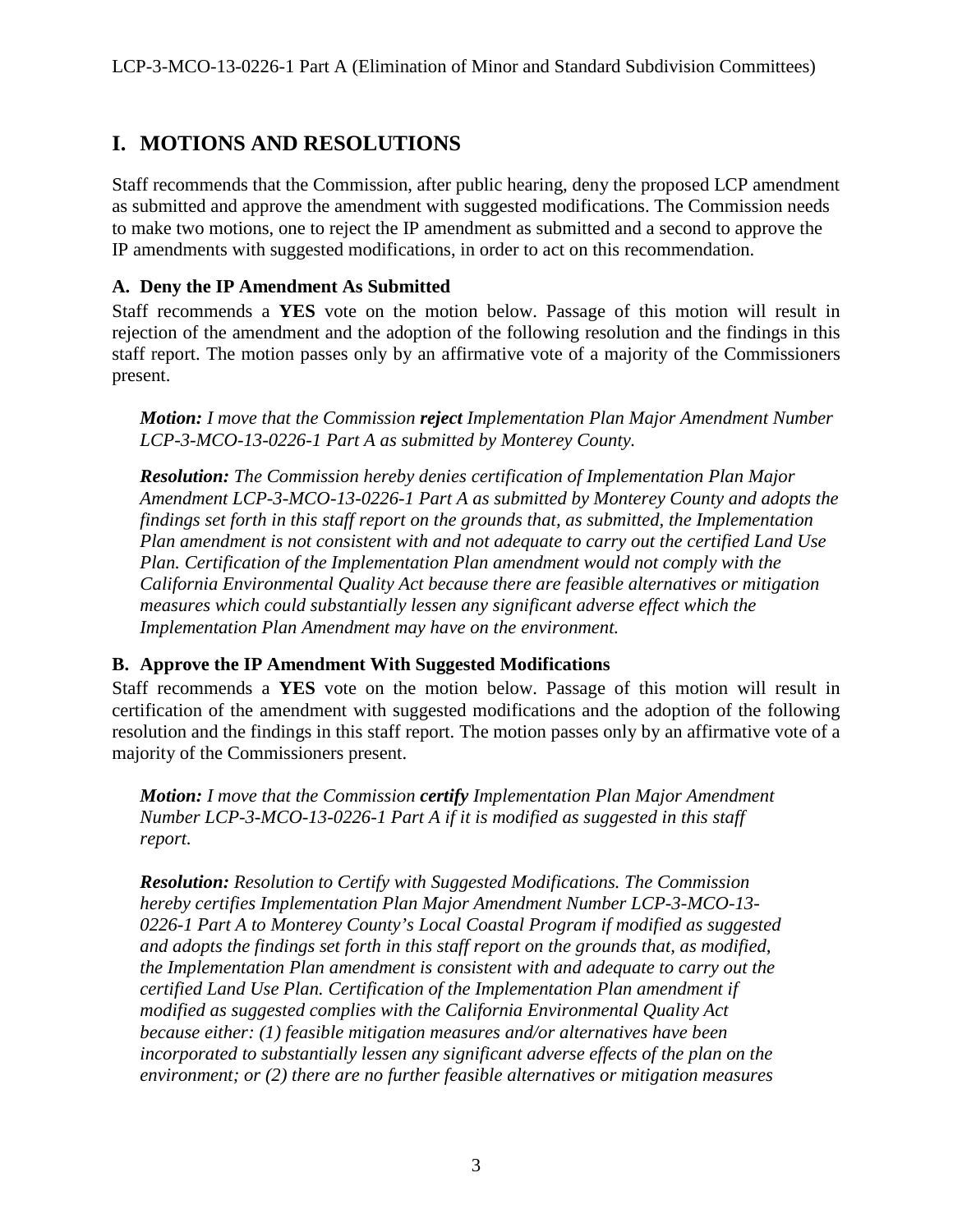*that would substantially lessen any significant adverse impacts which the Implementation Plan Amendment may have on the environment.* 

# **II. SUGGESTED MODIFICATIONS**

The Commission hereby suggests the following modification to the proposed LCP amendment, which are necessary to make the requisite Coastal Act consistency findings. If Monterey County accepts each of the suggested modifications within six months of Commission action (i.e., by August 13, 2014), by formal resolution of the Board of Supervisors, the modified amendment will become effective upon Commission concurrence with the Executive Director's finding that this acceptance has been properly accomplished. Text in cross-out and underline format denotes proposed text of the LCP amendment, and text in double underline denotes text to be added.

# **1. Modify Section 19.02.150 as follows:**

*19.02.150 LOT LINE ADJUSTMENT. A lot line adjustment between two or more four or fewer existing adjacent adjoining parcels, where the land taken from one parcel is added to an adjacent adjoining parcel, and where a greater number of parcels than originally existed is not thereby created. A lot line adjustment which results in the relocation of the building area or has potential to result in the creation of additional lots shall be considered major. A lot line adjustment which does not result in the relocation of the building area shall be considered minor. A relocation which results in the creation of additional lots or parcels shall be treated as a subdivision. Lots may be consolidated through the lot line adjustment application procedure. Lot line adjustments involving five or more adjoining parcels shall be subject to the requirements of Chapter 19.03 (Standard Subdivisions) or Chapter 19.04 (Minor Subdivisions), whichever applies.* 

# <span id="page-3-0"></span>**III. FINDINGS AND DECLARATIONS**

# <span id="page-3-1"></span>**A. DESCRIPTION OF PROPOSED LCP AMENDMENT**

Monterey County is proposing to amend its LCP to eliminate the Minor and Standard Subdivision Committees and move the hearing authority for both minor and standard subdivisions to the Planning Commission and Board of Supervisors. The proposed changes affect Title 19 (coastal subdivision ordinance) and various sections of Title 20 to change the process for consideration of applications for subdivisions and lot line adjustments in the coastal zone. The amendment would also update an outdated lot line adjustment definition in Title 19 to conform to state law.

Currently, the Minor Subdivision Committee is the decision-making body for coastal development permits for minor subdivisions and lot line adjustments. The Board of Supervisors considers appeals from the decisions of the Minor Subdivision Committee. For standard subdivisions, the Standard Subdivision Committee, serving in an advisory capacity, makes recommendations to the Planning Commission, who in turn makes a recommendation to the Board of Supervisors as the final hearing authority. The proposed amendment would eliminate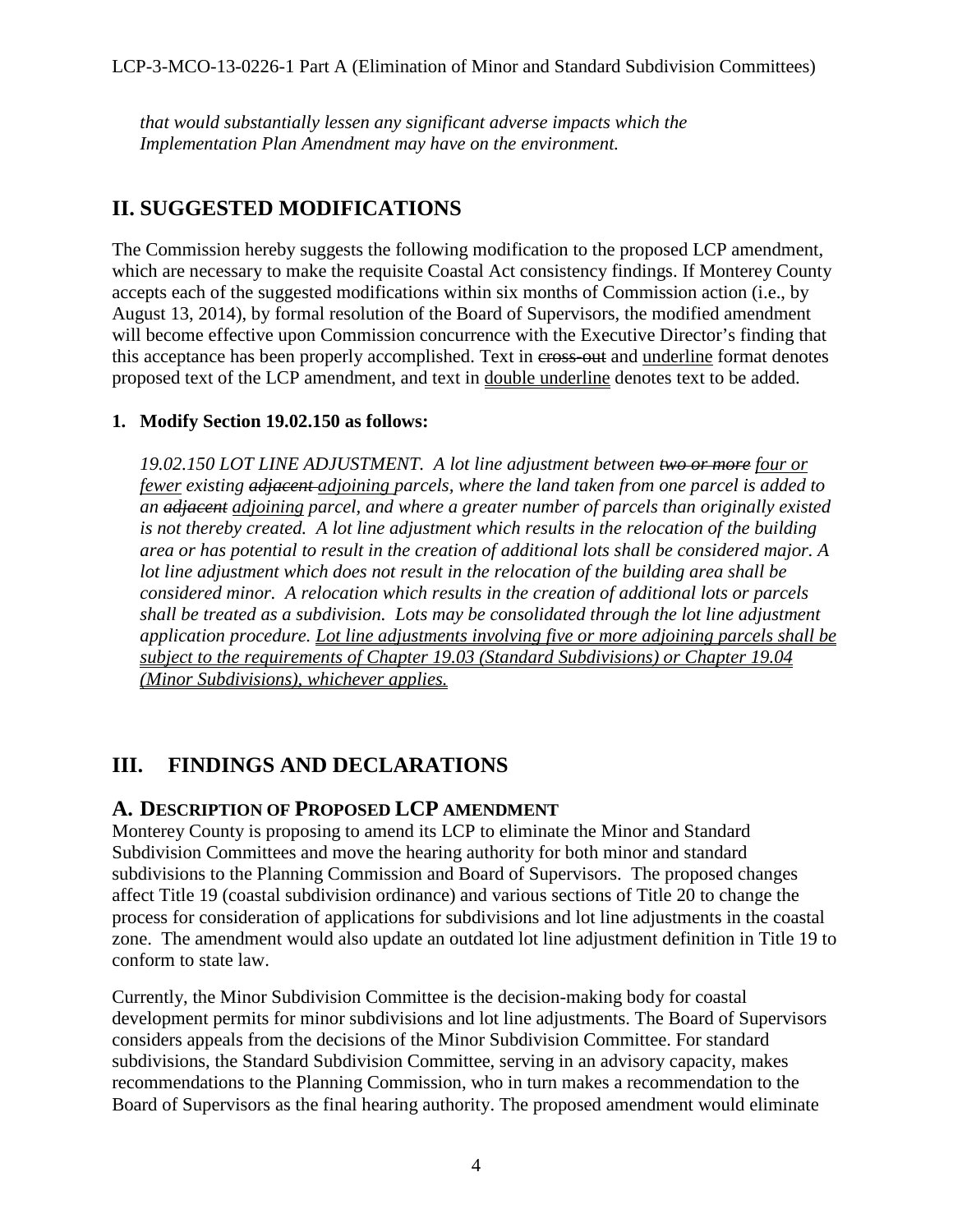LCP-3-MCO-13-0226-1 Part A (Elimination of Minor and Standard Subdivision Committees)

the Minor Subdivision Committee and transfer its hearing and decision-making authority to the Planning Commission (appeals would continue to be the responsibility of the Board of Supervisors). The amendment would also eliminate the Standard Subdivision Committee and maintain the decision-making roles of the Planning Commission and Board of Supervisors for standard subdivisions. Technical and advisory review authority that is currently provided by the Subdivision Committees would be transferred to County staff.

The proposed change to the lot line adjustment definition modifies it to be consistent with the State Subdivision Map Act, as it was amended in 2002 by Senate Bill 497. The County LCP currently defines lot line adjustments as being between two or more existing adjacent parcels. The proposed language states that a lot line adjustment is between four or fewer adjoining parcels.

Please see Exhibit A for the proposed IP amendment text.

# <span id="page-4-0"></span>**B. CONSISTENCY ANALYSIS**

# **Standard of Review**

The proposed amendment affects the IP component of the Monterey County LCP. The standard of review for IP amendments is that they must be consistent with and adequate to carry out the policies of the certified LUP. The Monterey County LUP consists of four parts: Big Sur, Carmel, Del Monte Forest, and North County.

# **IP Amendment Consistency Analysis**

The Monterey County LUP includes policy language related to the coastal development permit approval process, including:

*Big Sur LUP Policy 7.2.1.B. Development Permits. All development in the coastal zone will be required to obtain a development permit from the County that will be approved*  based on demonstrated compliance with the plan and all its provisions. Some forms of *development, similar to that exempted in the Coastal Act, may also be exempted from obtaining a coastal permit from the County. Final action on coastal permits will be taken by the Board of Supervisors for standard subdivisions; all other development will be considered by the Planning Commission subject to Board appeals.* 

*Carmel LUP Policy 6.2.1.B. Development Permits. All development in the coastal zone will be required to obtain a development permit from the County that will be approved*  based on demonstrated compliance with the plan and all its provisions. Some forms of *development, similar to that exempted in the Coastal Act, may also be exempted from obtaining a coastal permit from the County. Final action on coastal permits will be taken by the Board of Supervisors for standard subdivisions; all other development will be considered by the Planning Commission subject to Board appeals.* 

*Del Monte Forest LUP Chapter 6. CDP Process. …CDP applications are subject to review by: 1) the Del Monte Forest Architectural Review Board (ARB), a private body whose review authority is established by CC&Rs that are incorporated in the deeds of*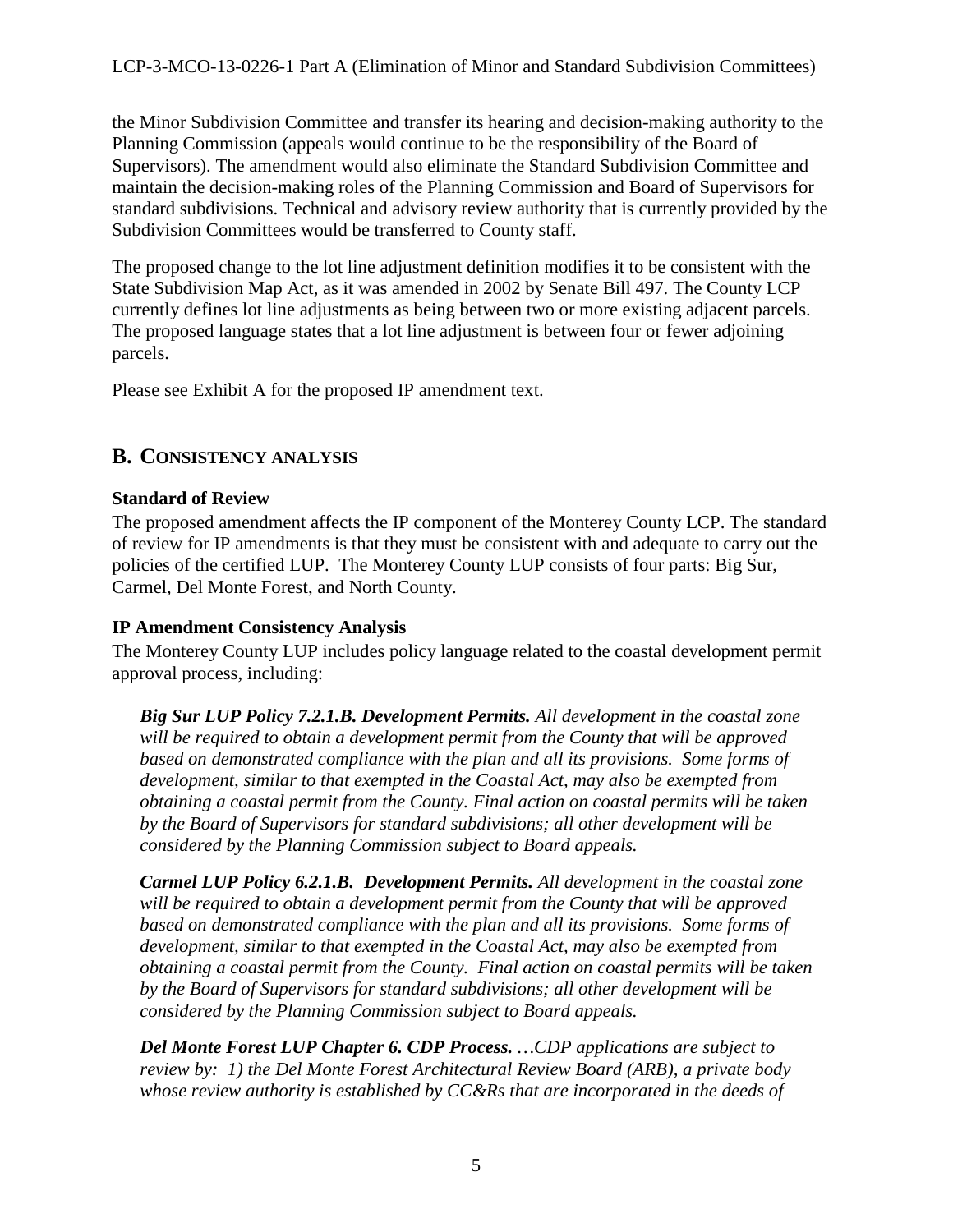*property in the Del Monte Forest, and 2) the Del Monte Forest Land Use Advisory Committee (LUAC), an advisory body to the County Zoning Administrator, Planning Commission, and Board of Supervisors. The principal charge of these committees is to review CDP applications and make recommendations to the County decision-making bodies regarding consistency with deeds (ARB) and LCP requirements (ARB and LUAC). Decisions on CDPs are made at the County level by the County Zoning Administrator, Planning Commission, and Board of Supervisors, where each lower body decision is appealable to the higher body. In addition, because all of the Del Monte Forest is seaward of the first through public road and the sea, all County CDP approval decisions are appealable to the Coastal Commission, as are any local actions (approval or denial) on a CDP for a major public works project (including a publicly financed recreational facility and/or a special district development) or an energy facility.*

*North County LUP Policy 7.2.2 Development Permits. Development in the coastal zone will be required to obtain permits from the County that will be approved based on demonstrated compliance with the plan and all its provisions. Some forms of development, similar to those exempted in the Coastal Act, may also be exempted from obtaining permits from the County.* 

### **Consistency Analysis**

The Land Use Plan includes requirements for coastal development permits and actions by the appropriate County bodies on those permits. The proposed elimination of the Minor and Standard Subdivision Committees are organizational changes that would streamline the County's coastal development permit decision-making process for subdivisions while maintaining the same technical review and public hearing requirements. Thus, as proposed, this portion of the proposed amendment is consistent with the certified LCP and Coastal Act requirements to provide the widest opportunity for public participation in decisions affecting coastal resources.

In addition, the existing LCP currently allows an unlimited number of adjoining lots to be altered through the lot line adjustment process. However, State law was amended in 2002 to limit lot line adjustments to four or fewer lots. Therefore, the County is proposing to amend its LCP to specify that lot line adjustments are limited to adjustments between four or fewer lots. Although this amendment is needed, given the changes in State law, the proposed language raises the question of what happens in the case of a lot line adjustment proposal for more than four parcels. In practice, the County has been operating under this new definition since the State law changed in 2002 and has treated requests for lot line adjustments of more than four parcels as a subdivision (or resubdivision) that fall under the LCP's existing subdivision regulations. Treating lot line adjustments of more than four parcels in this way is consistent with State law, and will ensure adequate review of potential coastal resource impacts, as required by the LCP. However, the proposed language does not make the process clear, and a modification is necessary for full clarity. Therefore, **Suggested Modification 1** adds language to clarify that lot line adjustments of five or more lots are considered subdivisions, and must be reviewed as such, pursuant to the County's subdivision regulations.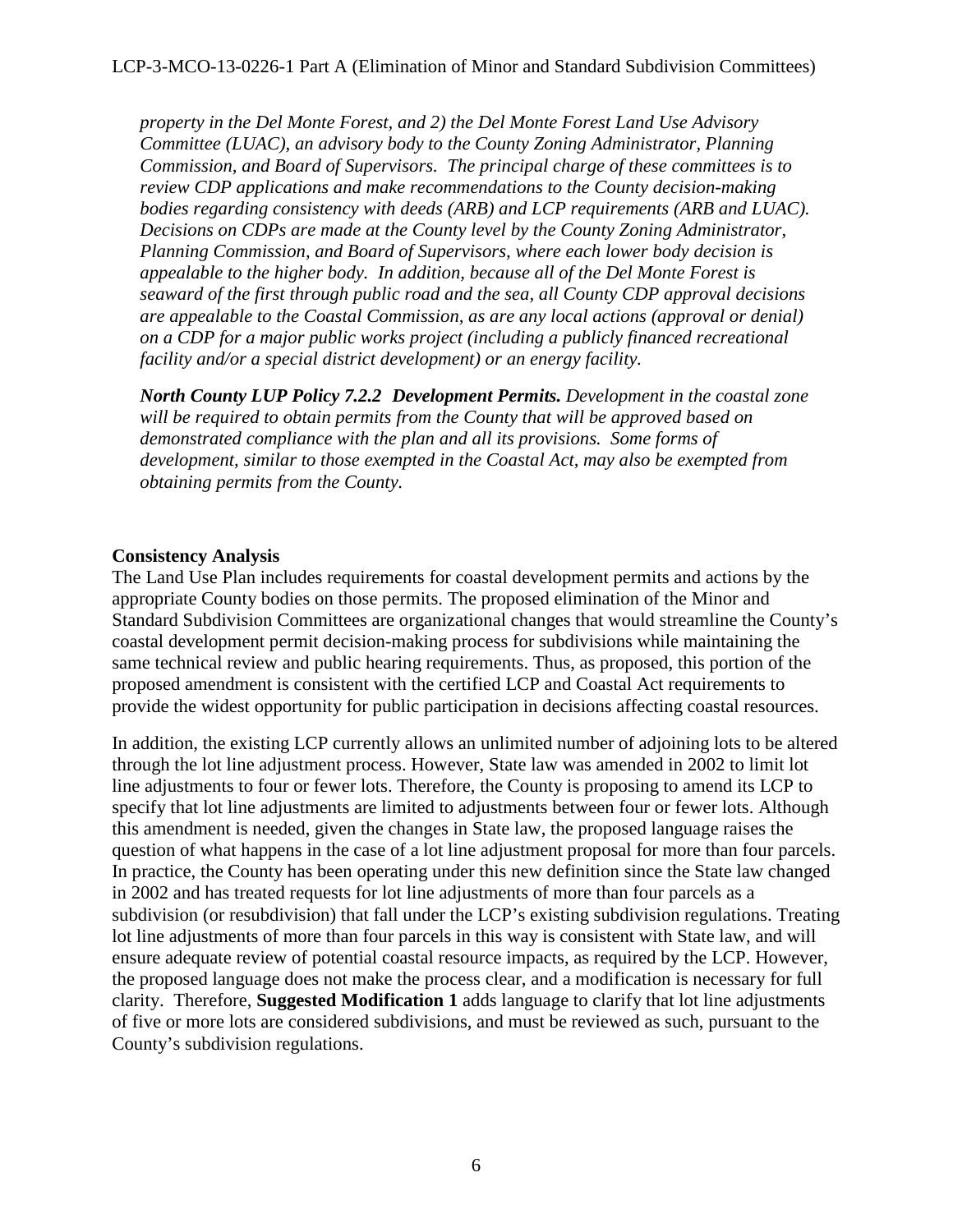# <span id="page-6-0"></span>**C. CALIFORNIA ENVIRONMENTAL QUALITY ACT (CEQA)**

The Coastal Commission's review and development process for LCPs and LCP amendments has been certified by the Secretary of Resources as being the functional equivalent of the environmental review required by CEQA. Local governments are not required to undertake environmental analysis of proposed LCP amendments, although the Commission can and does use any environmental information that the local government has developed. CEQA requires that alternatives to the proposed action be reviewed and considered for their potential impact on the environment and that the least damaging feasible alternative be chosen as the alternative to undertake.

Monterey County found that the proposed ordinance was not a project under CEQA because it is an organizational or administrative activity of government that will not result in direct or indirect physical changes in the environment. This report has discussed the relevant coastal resource issues with the proposal. All public comments received to date have been addressed in the findings above. All above findings are incorporated herein in their entirety by reference.

As such, there are no additional feasible alternatives or feasible mitigation measures available which would substantially lessen any significant adverse environmental effects which approval of the amendment would have on the environment within the meaning of CEQA. Thus, the proposed amendment will not result in any significant environmental effects for which feasible mitigation measures have not been employed consistent with CEOA Section  $21080.5(d)(2)(A)$ .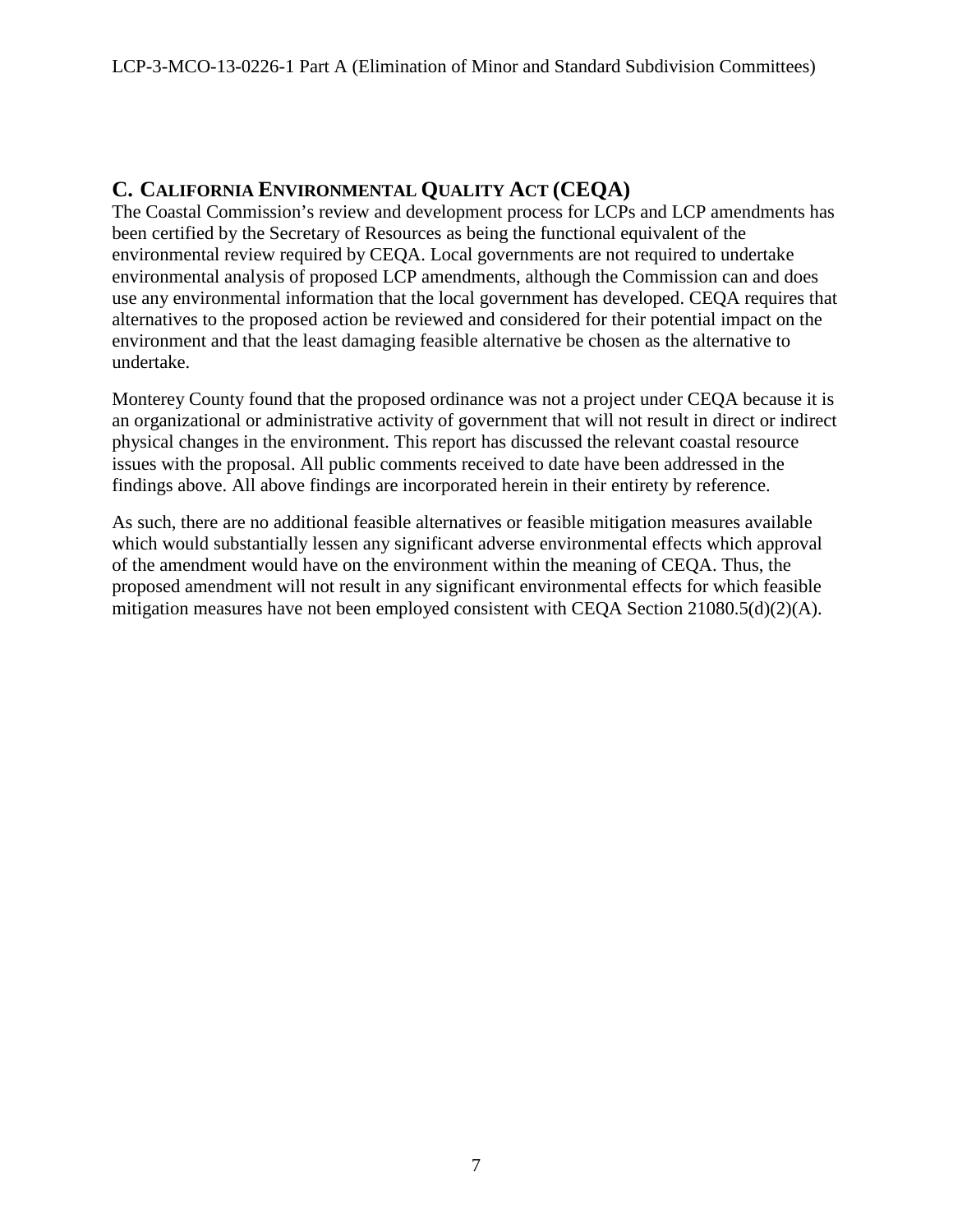### ORDINANCE NO.

# AN ORDINANCE OF THE COUNTY OF MONTEREY, STATE OF CALIFORNIA, AMENDING TITLE 19 AND TITLE 20 OF THE MONTEREY COUNTY CODE RELATING TO COASTAL APPLICATIONS FOR MINOR SUBDIVISIONS AND LOT **LINE ADJUSTMENTS**

#### **County Counsel Summary**

This ordinance amends Title 19 (coastal subdivision ordinance) and Title 20 (Monterey County Coastal Implementation Plan, Parts 1, 2, 3, and 4) of the Monterey County Code to change the process for consideration of applications for subdivisions and lot line adjustments in the unincorporated coastal zone of the County of Monterey. Proposed changes to the process include dissolving the County of Monterey's Minor and Standard Subdivision Committees and designating the Monterey County Planning Commission as the appropriate authority to consider applications for minor subdivisions and lot line adjustments in the coastal zone in the coastal unincorporated area of the County. The ordinance also updates the lot line adjustment standards and filing standards in Title 19 to conform to changes in state law.

The Board of Supervisors of the County of Monterey ordains as follows:

SECTION 1. The Table of Contents of Chapter I of Title 19 (coastal) of the Monterey County Code is amended to read as follows:

**CCC Exhibit** 

 $\frac{1}{2}$  (page  $\frac{1}{2}$  of  $\frac{1}{2}$  pages)

#### Chapter I: GENERAL PROVISIONS

19.01.005 Citation and authority.

19.01.010 Purpose.

19.01.015 Consistency.

19.01.020 Exceptions.

19.01.025 Minor Subdivision Committee Technical Review.

19.01.030 Subdivision-Committee [Reserved].

19.01.035 Planning Commission.

19.01.040 Board of Supervisors.

19.01.045 Fees and forms.

Ordinance Amending Titles 19 and 20 (coastal) Page 1 of 19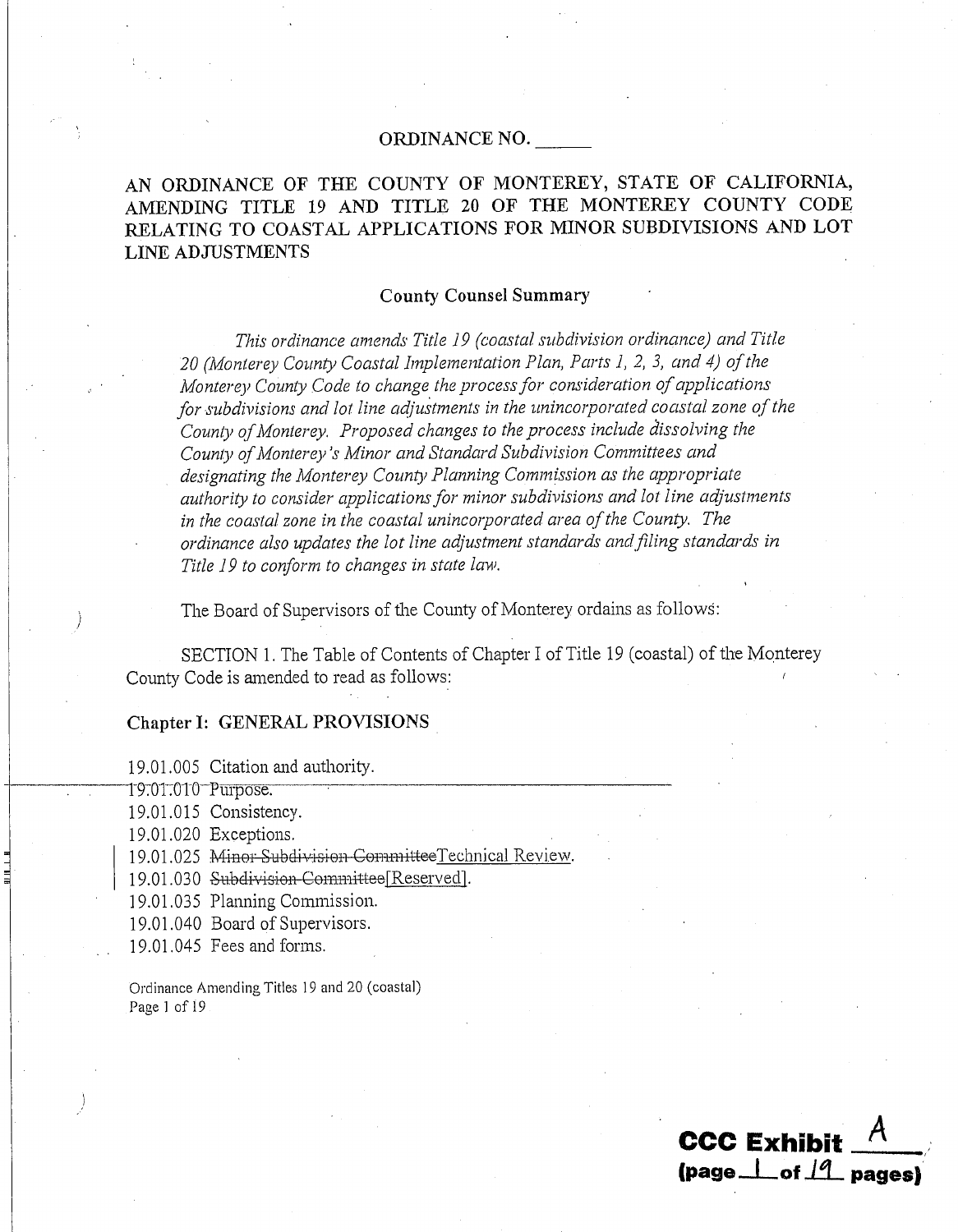19.01.050 Appeals.

19.01.055 Public hearings.

19.01.060 Applicability.

19.01.065 State pre-emption.

19.01.066 Compliance with local, state, and Federal laws.

- 19.01.070 Minor Subdivision Committee, Subdivision Committee, Planning Commission, and Board of Supervisors to consider Housing Needs of Region.
- 19.01.075 Limitation on improvement requirements under a parcel map.

19.01.080 Designated remainder parcel improvement requirements.

SECTION 2. The Table of Contents of Chapter II of Title 19 (coastal) of the Monterey County Code is amended to add 19.02.256 to read as follows:

#### 19.02.256 Technical Review.

SECTION 3. The Table of Contents of Chapter VI of Title 19 (coastal) of the Monterey County Code is amended to read as follows:

#### Chapter VI: PRELIMINARY MAPS

19.06.005 Preliminary maps.

19.06.010 Preliminary map submittal: Form and Contents.

19.06.015 Preliminary map: Additional data and reports.

- 19.06.020 Action by the Subdivision Committee Technical Review.
- 19.06.025 Action by the Planning Commission.

19.06.030 Action by the Board of Supervisors.

SECTION 4. Section 19.01.025 of Title 19 (coastal) of the Monterey County Code is amended to read as follows:

#### 19.01.025 Minor Subdivision Committee.

A. There is created a Minor Subdivision Committee to consist of one member of the Planning Commission and one alternate, the Director of Public Works, the Director of Environmental Health, the Director of Planning and Building Inspection, the General Manager of the Monterey County Water Resources Agency, and the County Fire Warden, or their designated representatives. The Planning Commission shall designate which voting member and alternate shall sit on the Minor Subdivision Committee for a

Ordinance Amending Titles 19 and 20 (coastal) Page 2 of 19

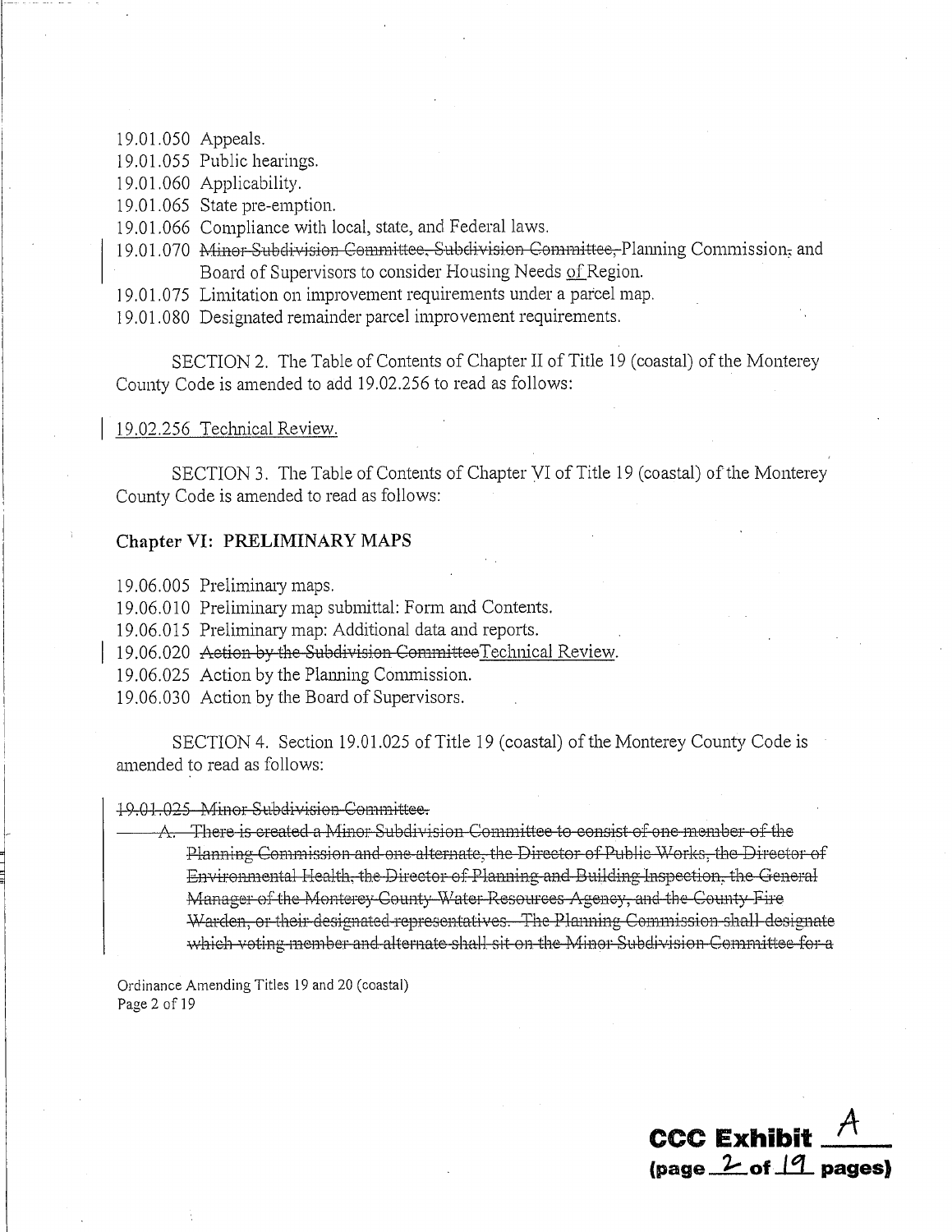period of one year on a rotational basis. The Director of Planning and Building Inspection or the designated representative shall be the secretary of the committee.

The Minor Subdivision Committee shall be charged with the following duties and responsibilities:

- 1. To serve in a technical capacity to the Board of Supervisors and the Planning Commission and make recommendations on the design, improvements of minor subdivisions, standard subdivisions and combined-development-permits where appropriate.
- 2. Designated as the advisory agency authorized to approve, conditionally approve or disapprove minor subdivision and division of property requiring a parcel map under Section 66426 of the Government Code of the State of California except for division of five or more parcels each of which is forty acres or is a quarter quarter section or larger and except for divisions of land or one hundred sixty acres or more regardless of the number of parcels.
- 3. To approve, disapprove or conditionally approve lot line adjustments.
- 4. To be the decision making body or advisory agency on revised minor subdivisions and request for reconsideration of conditions prior to the recordation of the parcel map where the Minor Subdivision Committee is authorized.
- 5. To make recommendations to the Board of Supervisors to reduce, alter or add to the development standards contained in this title.

19.01.025 - TECHNICAL REVIEW.

A. County staff, including designated representatives from Planning, Building Services, Public Works, Environmental Health, Parks, and Housing, with legal advice from County Counsel and technical input from the Monterey County Fire Warden or representative of a local fire district as applicable and the Monterey County Water Resources Agency, shall conduct a Technical Review (TR) of all applications for tentative maps, vesting tentative maps, and lot line adjustments. The designated representative from Planning shall facilitate the review.

The purpose of the Technical Review shall be the following: В.

To serve in a technical capacity and make recommendations on the design,  $1$ improvements, and application of state law and County plans, ordinances, and regulations to subdivision applications and lot line adjustment applications; and

To develop recommendations to the appropriate decision making body.

SECTION 5. Section 19.01.030 of Title 19 (coastal) of the Monterey County Code is repealed, and the section number is reserved for future use.

Ordinance Amending Titles 19 and 20 (coastal) Page 3 of 19

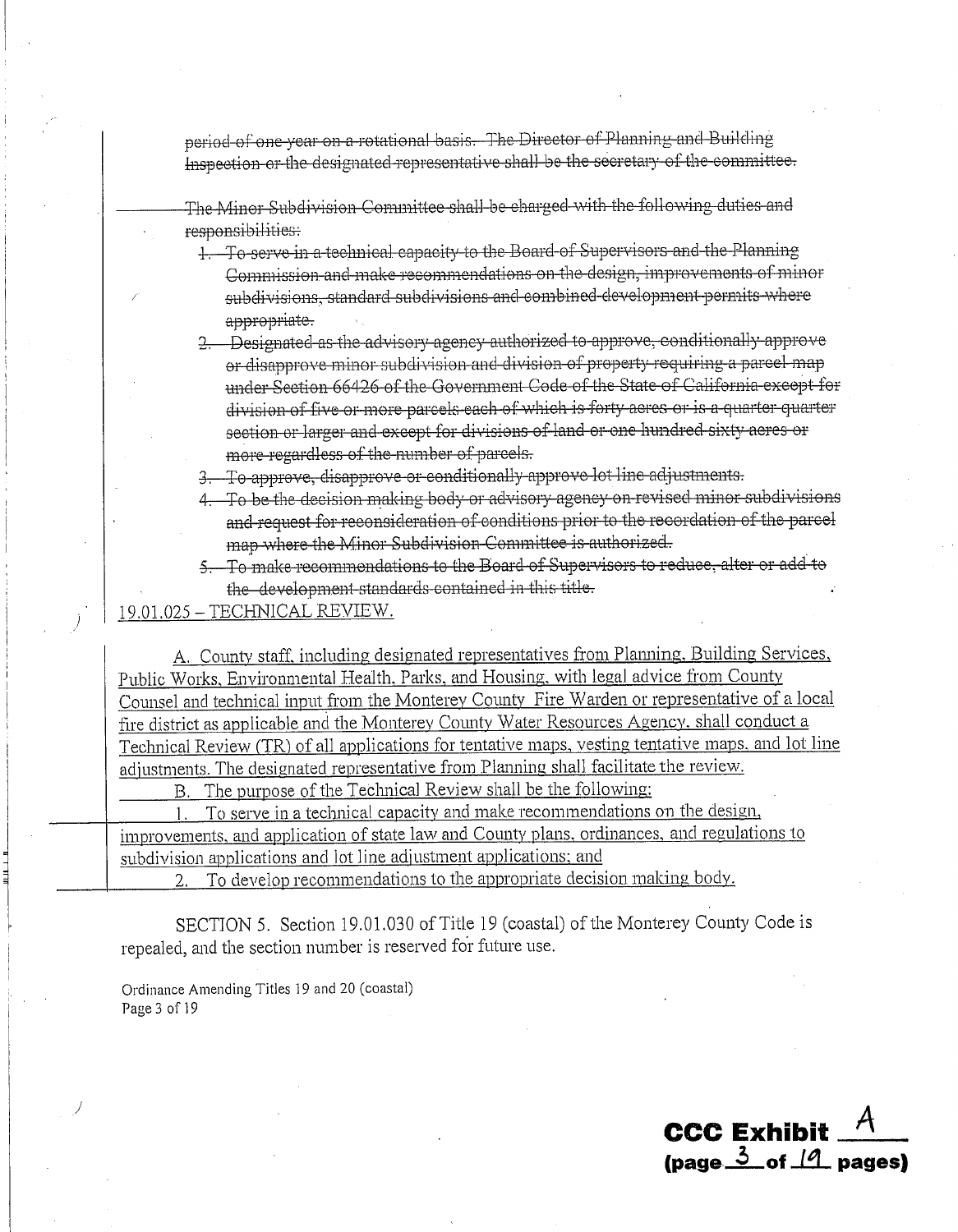SECTION 6. Section 19.01.035 of Title 19 (coastal) of the Monterey County Code is amended to read as follows:

### 19.01.035 PLANNING COMMISSION

- A. The Planning Commission is hereby designated the advisory agency with respect to standard subdivisions as defined in this title and Section 66415 of the Government Code of the State of California.
	- $\mathbf{1}$ . The Planning Commission shall make recommendations to the Board of Supervisors with respect to standard subdivisions and combined development permits, where appropriate.
	- The Planning Commission is designated as the advisory agency authorized to approve, conditionally approve or disapprove minor subdivisions and divisions of property requiring a parcel map under Section 66426 of the Government Code of the State of California.
	- 2.3. The Planning Commission shall have the powers and duties with respect to tentative parcel maps for minor subdivisions of five or more parcels, each of which is forty acres or larger or is a quarter quarter section or larger, and for divisions of land or one hundred sixty acres or more, regardless of the number of parcels, and the procedure relating thereto, which are specified by this title.
	- 3.4. The Planning Commission shall have the authority to review and make recommendations to the Board of Supervisors for the reconsideration of tentative maps for standard subdivisions and requests for reconsiderations of conditions prior to the recordation of the final map.
	- 4.5. The Planning Commission shall be charged with the duty of making recommendations to the Board of Supervisors to reduce, alter or add to the provisions as contained in this title.
	- The Planning Commission is authorized to approve, disapprove or conditionally approve lot line adjustments.

Ordinance Amending Titles 19 and 20 (coastal) Page 4 of 19

**CCC Exhibit** (page  $4$  of  $14$  pages)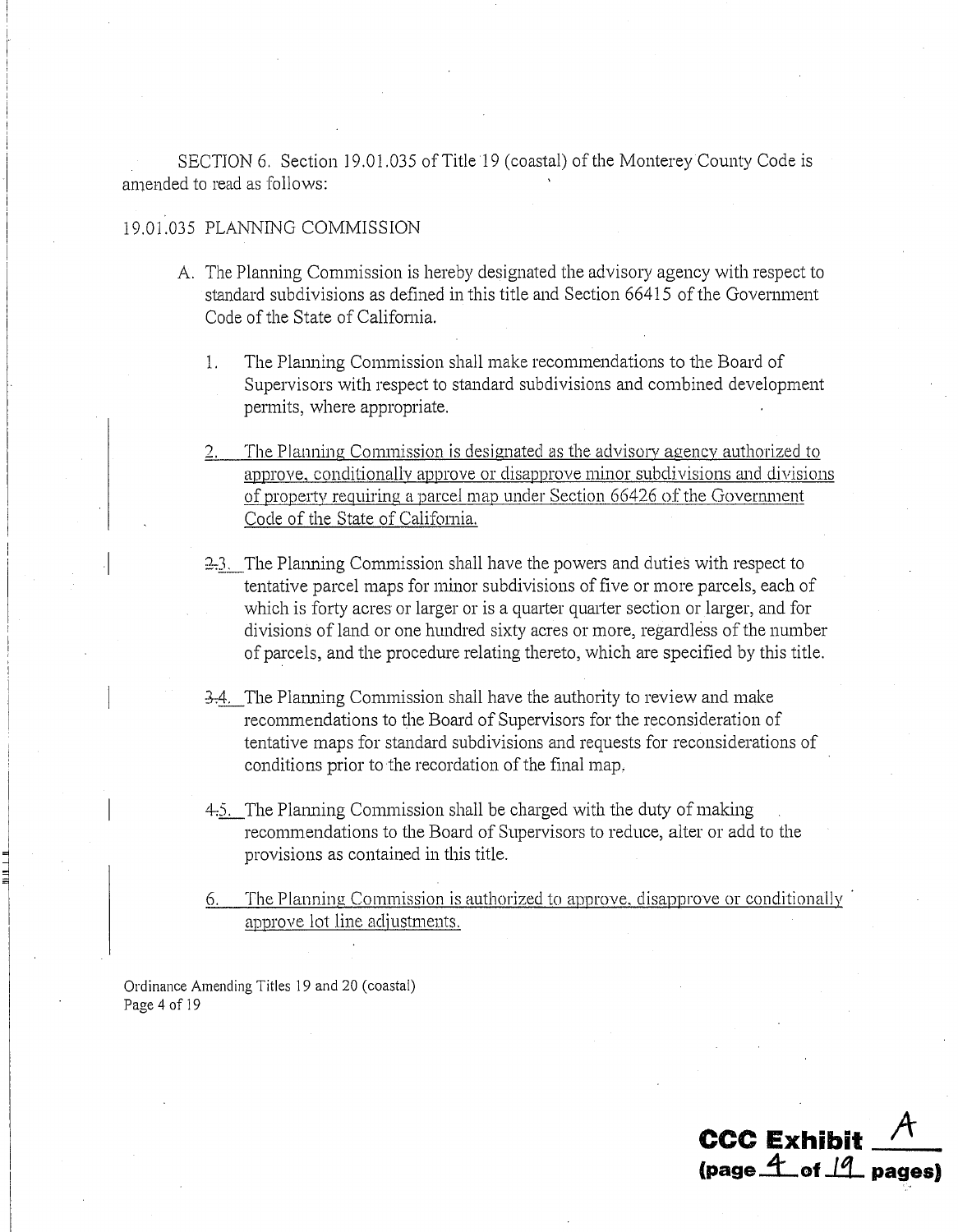The Planning Commission shall be the decision-making body on proposed revisions to approved tentative parcel maps and requests for reconsideration of conditions of approved tentative parcel maps prior to the recordation of the final man.

SECTION 7. Section 19.01.040 of Title 19 (coastal) of the Monterey County Code is amended to read as follows:

### 19.01.040 BOARD OF SUPERVISORS.

A. The Board of Supervisors is hereby designated the legislative body with respect to standard subdivisions, combined development permits where appropriate and proposed minor or standard subdivisions that are currently under the provisions of Williamson Act Contracts. The Board of Supervisors shall also have the authority to hear and decide appeals made based upon the decisions of the Planning Commission or the Minor Subdivision Committee as provided in this title.

SECTION 8. Subsection A of Section 19.01.050 of Title 19 (coastal) of the Monterey County Code is amended to read as follows:

A. An appeal to the Board of Supervisors may be filed by the subdivider, any public agency or any person aggrieved by a decision of the Planning Commission-or-Minor Subdivision Committee. Such appeals shall be in writing and shall be filed with the Clerk of the Board of Supervisors within ten (10) days after the decision has been made by the Planning Commission or the Minor Subdivision Committee. At the time of the filing of the appeal, the appellant, other than the applicant or public agency, shall pay the required filing fee, as established from time to time by the Board of Supervisors, to the Clerk of the Board of Supervisors. An appeal shall set forth specifically the points at issue, the reasons for the appeal, and wherein the appellant believes there was an error or abuse of discretion by the Planning Commission-or-the Minor Subdivision Committee.

SECTION 9. Subsection C of Section 19.01.050 of Title 19 (coastal) of the Monterey County Code is amended to read as follows:

C. Upon conclusion of the hearing, the Board of Supervisors shall render their decision within ten (10) days based upon the evidence produced before it. They may sustain,

**CCC Exhibit.** 

(page  $\frac{5}{2}$  of  $\frac{1}{1}$  pages)

Ordinance Amending Titles 19 and 20 (coastal) Page 5 of 19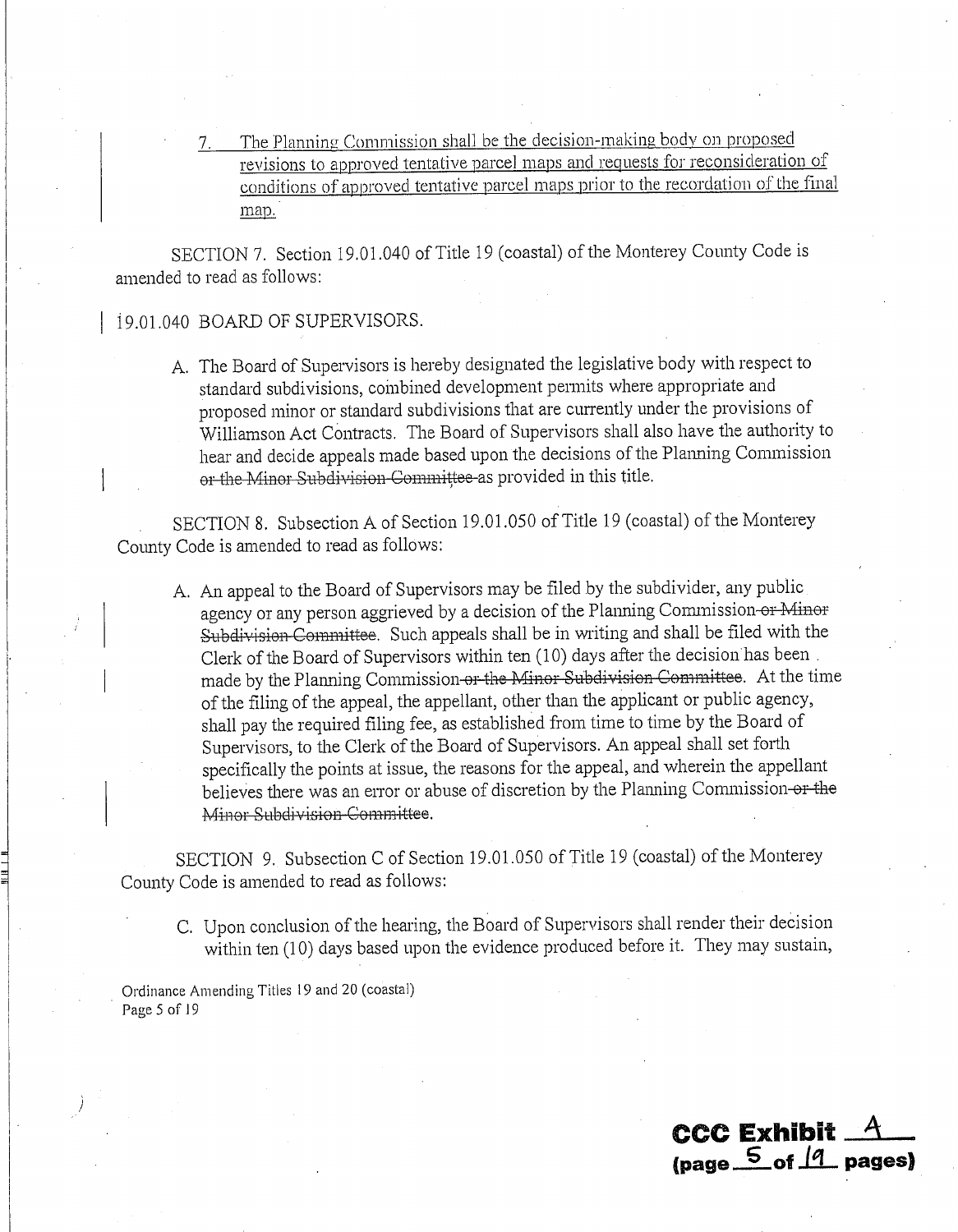modify, reject or overrule any recommendations, findings or conditions imposed by the Planning Commission-or-the Minor-Subdivision-Committee. The decision shall comply with the provisions of Section 19.01.015.

SECTION 10. Subsection D of Section 19.01.050 of Title 19 (coastal) of the Monterey County Code is amended to read as follows:

D. If the Board of Supervisors fails to act upon an appeal within the time limit specified in this title, the tentative map or tentative parcel map, insofar as it complies with applicable requirements of this title and any other County ordinances and the Subdivision Map Act, shall be deemed to be approved or conditionally approved as last approved or conditionally approved by the Planning Commission-or-the Minor Subdivision Committee.

SECTION 11. Subsection 4 of Subsection F of Section 19.01.050 of Title 19 (coastal) of the Monterey County Code is amended to read as follows:

4. The specific reasons the appellant disagrees with the findings of the Planning Commission or the Minor Subdivision Committee, if he/she disagrees.

SECTION 12. The heading of Section 19.01.070 of Title 19 (coastal) of the Monterey County Code is amended to read as follows:

19.01.070 MINOR SUBDIVISION COMMITTEE, SUBDIVISION COMMITTEE, PLANNING COMMISSION AND BOARD OF SUPERVISORS TO CONSIDER HOUSING NEEDS OF REGION.

SECTION 13. Subsection B of Section 19.01.075 of Title 19 (coastal) of the Monterey County Code is amended to read as follows:

B. Fulfillment of the construction requirements shall not be required until the time as a permit or other grant of approval for development of the parcel is issued by the County or, until the time as the construction of such improvements is required pursuant to an agreement between the subdivider and the County except that in the absence of such an agreement, the County may require fulfillment of such construction requirements within a reasonable time following approval of the parcel map and prior to the issuance of a permit or other grant of approval for the

Ordinance Amending Titles 19 and 20 (coastal) Page 6 of 19

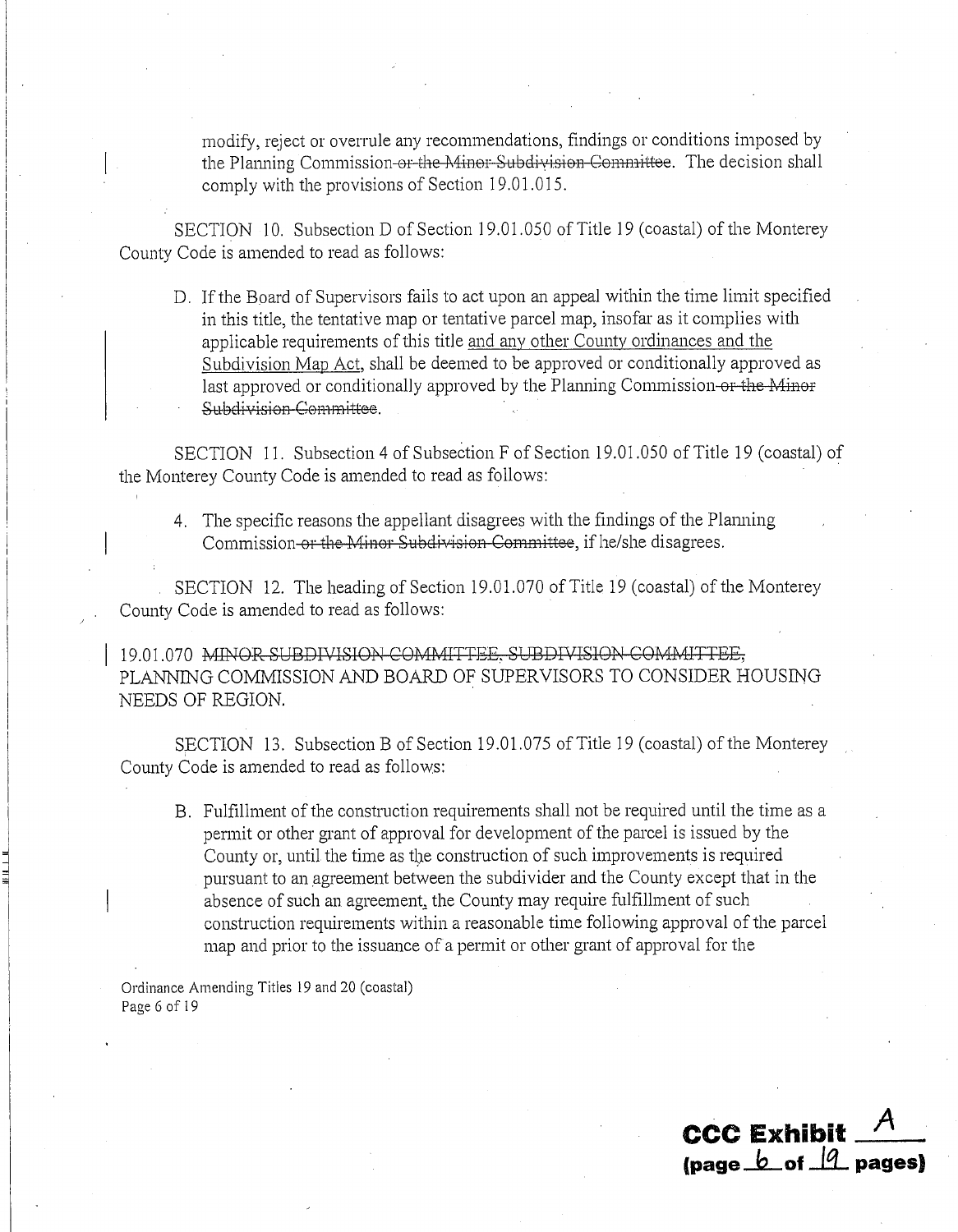development of a parcel upon a finding by the Minor Subdivision Committee. Planning Commission or Board of Supervisors that fulfillment of the construction requirements is necessary for either of the following reasons:

- 1. The public health and safety; or
- 2. The required construction is a necessary prerequisite to the orderly development of the surrounding area.

SECTION 14. Subsection B of Section 19.01.080 of Title 19 (coastal) of the Monterey County Code is amended to read as follows:

- B. For a designated remainder parcel described in subdivision (A), the fulfillment of construction requirements for improvements shall not be required until a permit of other grant of approval for development of the remainder parcel is issued by the County, or until the construction of the improvements is required pursuant to an agreement between the subdivider and the County. In the absence of that agreement, the County may require fulfillment of the construction requirements within a reasonable time following approval of the final or parcel map and prior to the issuance of a permit or other grant of approval for the development of a remainder parcel upon a finding by the Minor Subdivision-Committee, Planning Commission or Board of Supervisors that fulfillment of the construction requirements is necessary for reasons of:
	- 1. The public health and safety; or
	- 2. The required construction is a necessary prerequisite to the orderly development of the surrounding area.

A designated remainder may subsequently be sold without any further requirement of the filing of a parcel map or final map, but the County may require a certificate of compliance or conditional certificate of compliance.

**CCC Exhibit** 

 $(page_1 7 of_1 19 page_3)$ 

SECTION 15. Section 19.02.150 of Title 19 (coastal) of the Monterey County Code is amended to read as follows:

#### 19.02.150 LOT LINE ADJUSTMENT.

A lot line adjustment between two or more-four or fewer existing adjacent-adjoining

Ordinance Amending Titles 19 and 20 (coastal) Page 7 of 19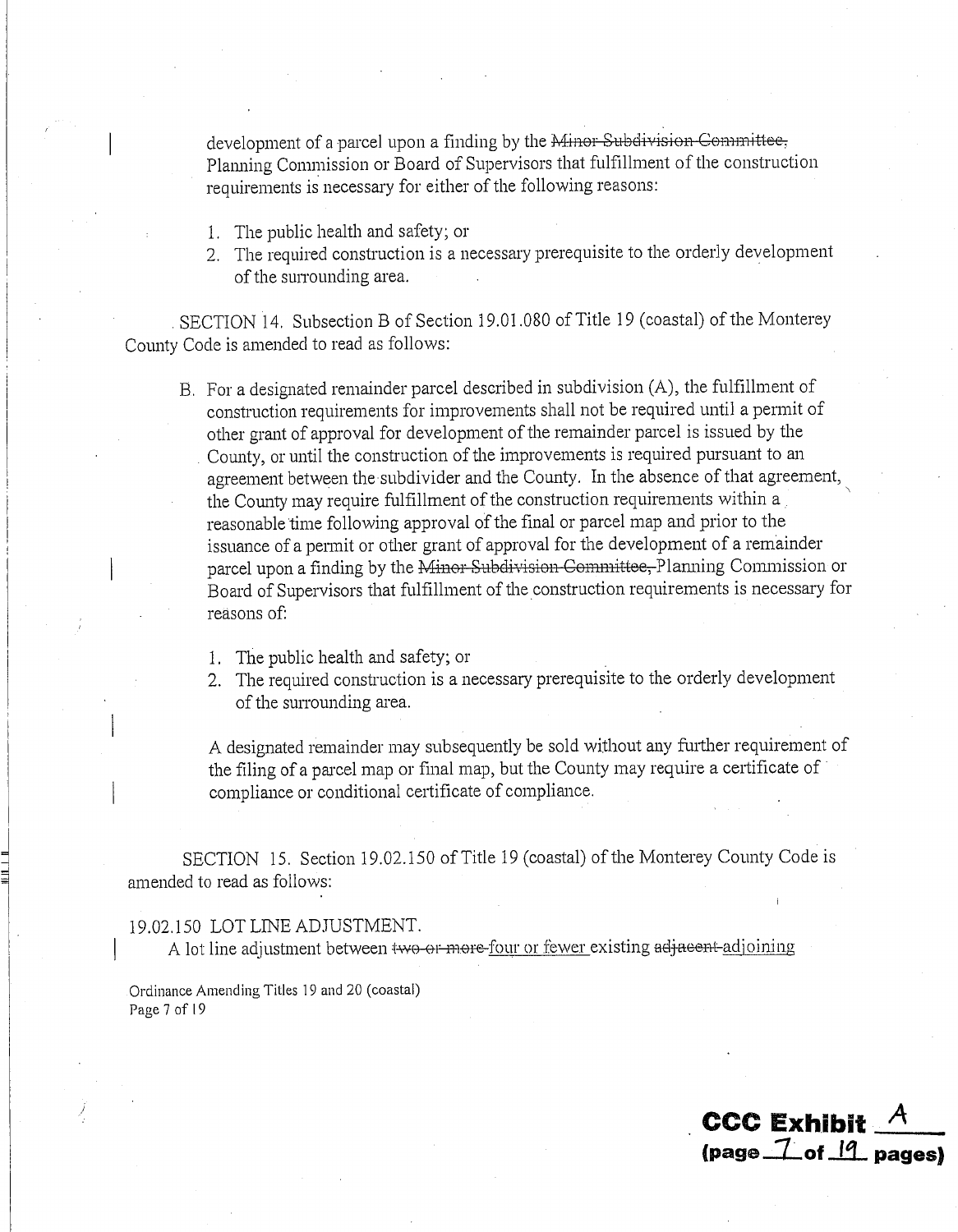parcels, where the land taken from one parcel is added to an adjacentadjoining parcel, and where a greater number of parcels than originally existed is not thereby created. A lot line adjustment which results in the relocation of the building area or has the potential to result in the creation of additional lots shall be considered major. A lot line adjustment which does not result in the relocation of the building area shall be considered minor. A relocation which results in the creation of additional lots or parcels shall be treated as a subdivision. Lots may be consolidated through the lot line adjustment application procedure.

SECTION 16. Section 19.02.256 is added to Title 19 (coastal) of the Monterey County Code to read as follows:

### 19.02.256 TECHNICAL REVIEW.

Technical Review (TR) means the staff level technical review of applications described in section 19.01.025 of this title.

SECTION 17. Subsection D of Section 19.03.025 of Title 19 (coastal) of the Monterey County Code is amended to read as follows:

D. The Subdivision Committee-Staff shall hold a duly noticed public hearing conduct a Technical Review to review and consider the proposed development and make recommendations of proposed findings and conditions of approval or recommend disapproval to the Planning Commission.

SECTION 18. Subsection E of Section 19.03.025 of Title 19 (coastal) of the Monterey County Code is amended to read as follows:

E. After consideration by the Subdivision Committee tThe Director of Planning and Building Inspection shall set the matter for public hearing before the Planning Commission to review and consider report of the Subdivision-Committee of the proposed development and make recommendations of proposed findings, and conditions of approval or recommend disapproval to the Board of Supervisors, The matter shall not be set for hearing before the Planning Commission until the Technical Review has been conducted.  $\overline{f}$  The Planning Commission shall act within 50 days of the date of filing-filing; such time period, in accordance with section 66452.1 of the California Government Code, shall commence after the environmental determination has been made.

Ordinance Amending Titles 19 and 20 (coastal) Page 8 of 19

**CCC Exhibit** (page  $\frac{8}{2}$  of  $\frac{19}{2}$  pages)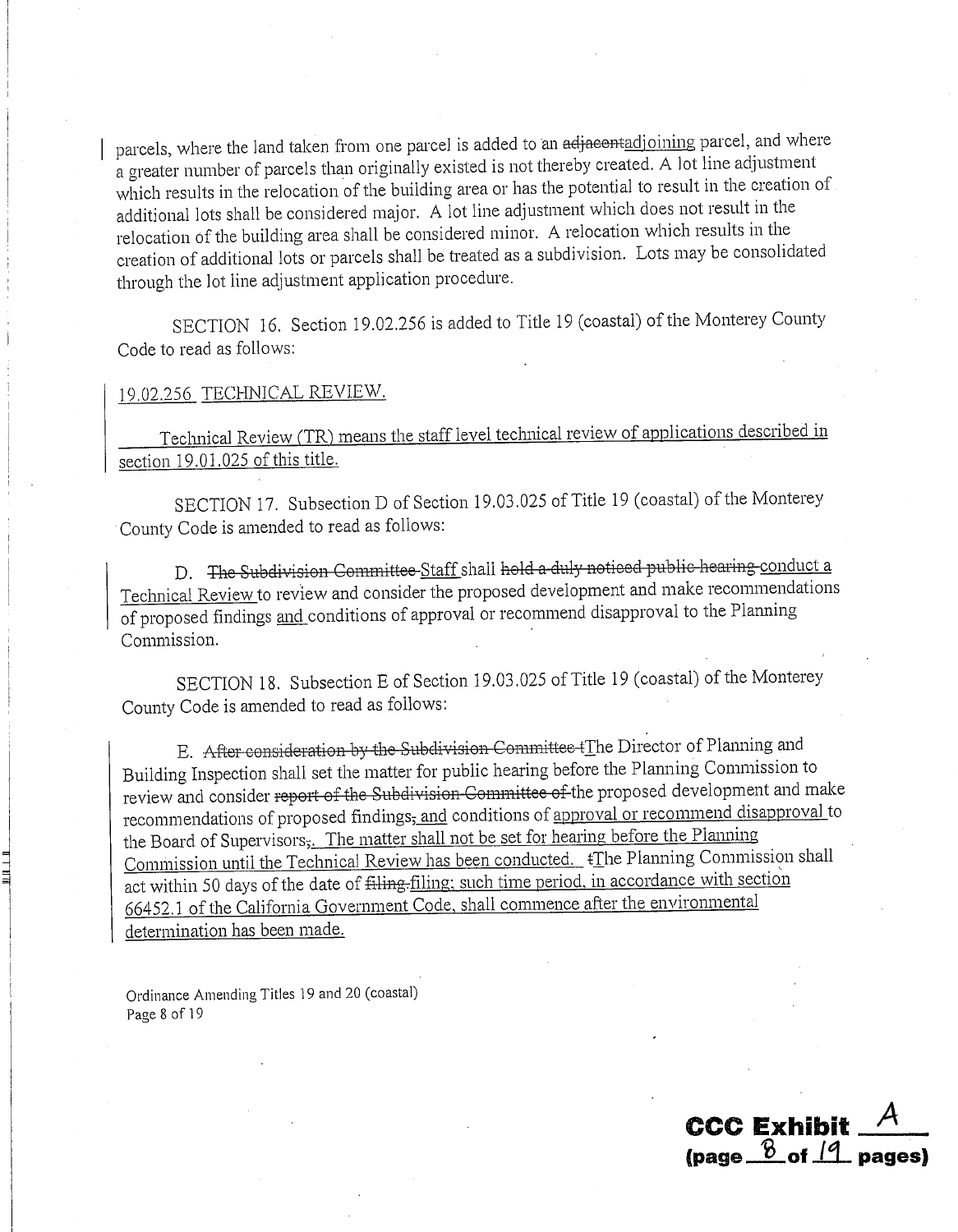SECTION 19. Subsection B of Section 19.04.005 of Title 19 (coastal) of the Monterey County Code is amended to read as follows:

B. The Minor Subdivision Committee or Planning Commission may waive the parcel map requirement upon making the finding that the proposed subdivision complies with all requirements as to area, improvement and design, flood and storm water drainage control, approved public roads, sanitary disposal facilities, water supply availability, environmental protection, and other applicable requirements of the Subdivision Map Act and this title. In the event the parcel map requirement is waived, the Minor Subdivision Committee or Planning Commission may require that an instrument of waiver of parcel map be filed for record or that a record of survey bye filed for record in-lieu of a parcel map.

SECTION 20. Subsection A of Section 19.04.025 of Title 19 (coastal) of the Monterey County Code is amended to read as follows:

A. A proposed tentative parcel map subdivision shall not be considered filed until it is considered at its first duly noticed public hearing of the -Planning Commission Minor Subdivision Committee. The Minor Subdivision Committee-Planning Commission shall make its decision within fifty (50) calendar days after the tentative parcel map has been accepted as filed-; such time period, -in accordance with section 66452.1 of the California Government Code, shall commence after the environmental determination has been made.

SECTION 21. Subsection B of Section 19.04.025 of Title 19 (coastal) of the Monterey County Code is repealed, and said subsection number is reserved for future use.

B. Where a proposed tentative parcel map is required by this title to be approved by the Planning Commission, the proposed tentative map parcel map subdivision shall not be considered filed until it is considered at its first duly noticed public hearing of the Planning Commission. The Planning Commission shall make its decision within fifty (50) calendar days after the tentative parcel map has been accepted as filed.

SECTION 22. Subsection C of Section 19.04.025 of Title 19 (coastal) of the Monterey County Code is amended to read as follows:

C. An application for a proposed tentative parcel map shall not be accepted for filing by

Ordinance Amending Titles 19 and 20 (coastal) Page 9 of 19

**CCC Exhibit** (page  $\frac{q}{q}$  of  $\frac{q}{q}$  pages)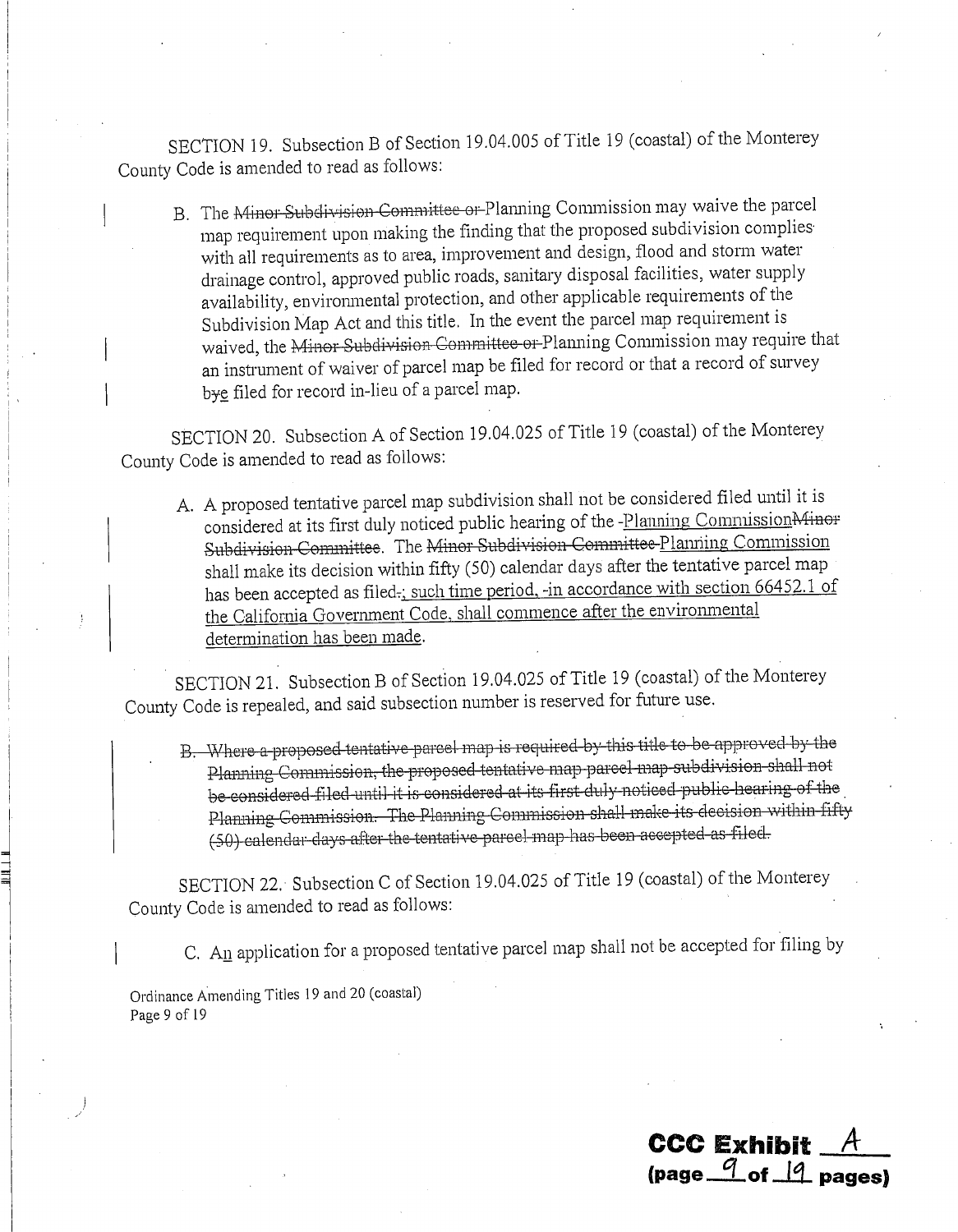the Minor Subdivision Committee or Planning Commission unless accompanied by an environmental recommendation. An environmental recommendation may include:

- 1. A prepared negative declaration accompanied by an environmental initial study:
- 2. A circulated draft environmental impact report;
- 3. Data supplementing a previously certified environmental impact report, fThe data for a supplemental environmental impact report shall be deemed as adequate or inadequate by the Planning Commission-or Minor Subdivision Committee.

If the data is found to be inadequate the Planning Commission or Minor Subdivision Committee-shall reject the data and require that a new environmental impact report be prepared.

SECTION 23. Section 19.04.030 of Title 19 (coastal) of the Monterey County Code is amended to read as follows:

- A. Upon completion of the environmental documents, the Director of Planning and Building Inspection shall set the matter for public hearing before the Planning Commission which shall approve, disapprove, or conditionally approve the tentative parcel map in conformance with standards set forth in the Subdivision Map Act and this title. Such action shall take place within the applicable time limits of this title. Staff shall conduct a Technical Review to review and consider the proposed development and make recommendations of proposed findings and conditions of approval or recommend disapproval to the Planning Commission.
- B. The Director of Planning and Building Inspection shall set the matter for public hearing before the Planning Commission which shall approve, disapprove, or conditionally approve the tentative parcel map in conformance with standards set forth in the Subdivision Map Act and this title. The matter shall not be set for hearing before the Planning Commission until the Technical Review has been conducted.
- BC. The Minor Subdivision Committee or Planning Commission may approve a subdivision where the soils investigation report discloses soils problems which if not corrected could lead to structural defects if it determines that the engineer's recommended actions are likely to prevent structural damage to each structure to be constructed. The Minor-Subdivision Committee-or-Planning Commission shall ensure that subsequent permits are conditioned upon incorporation of the recommended

**CCC Exhibit** 

(page  $10$  of  $11$  pages)

Ordinance Amending Titles 19 and 20 (coastal) Page 10 of 19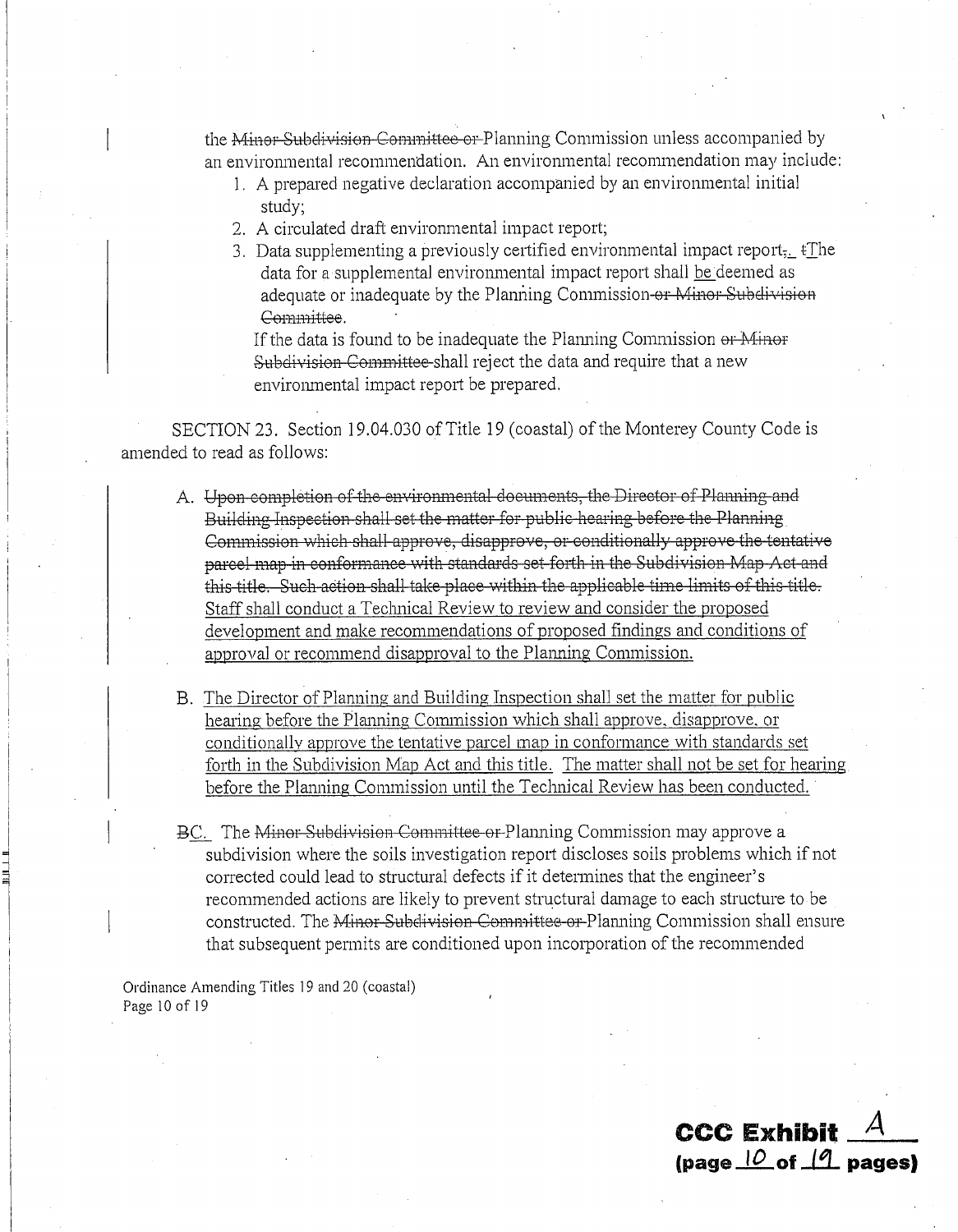corrective action in the construction of the each structure.

- C.D. In the event Airport Land Use Commission has determined that the proposed subdivision is inconsistent with the airport land use plan and would be harmful to the airport and adjacent area, the advisory agency may approve such subdivision on a 4/5ths-two-thirds affirmative vote in conformance with Public Utilities Code Section 21676.
- DE. The Minor Subdivision Committee or Planning Commission in approving a subdivision to be created from the conversion of a mobile home park to another use shall, report on the impact of the conversion upon the displaced residents. pursuantresidents, pursuant to Government Code Section 66427.4, as amended from time to time.

SECTION 24. Section 19.04.040 of Title 19 (coastal) of the Monterey County Code is amended to read as follows:

The subdivider may, upon written application, request extension(s) of the tentative map approval. Such application shall be filed with the Director of Planning and Building Inspection, before approval is due to expire and shall state the reason(s) for requesting the extension. The Minor Subdivision Committee or Planning Commission may grant extension(s) not to cumulatively exceed two (2) years or may deny an extension in the event the subdivision is no longer consistent with the general plan, area plan, coastal land use plan or specific plan, zoning or there is new information or substantial changes in circumstances which would have affected the original approval. Prior to the expiration of an approved or conditionally approved tentative map upon an application by the subdivider to extend that map, the map approval shall automatically be extended for 60 days or until the application for the extension is approved, conditionally approved or denied, whichever occurs first.

SECTION 25. Section 19.06.020 of Title 19 (coastal) of the Monterey County Code is amended to read as follows:

19.06.020 Action by the Subdivision CommitteeTECHNICAL REVIEW.

Staff shall conduct a Technical Review to review and consider the proposed development and make recommendations of proposed findings and conditions of approval or recommend disapproval to the Planning Commission. The Technical Review by staff shall review the

Ordinance Amending Titles 19 and 20 (coastal) Page 11 of 19

**CCC Exhibit**  $(page_l | f_0f_l | f_1)$  pages)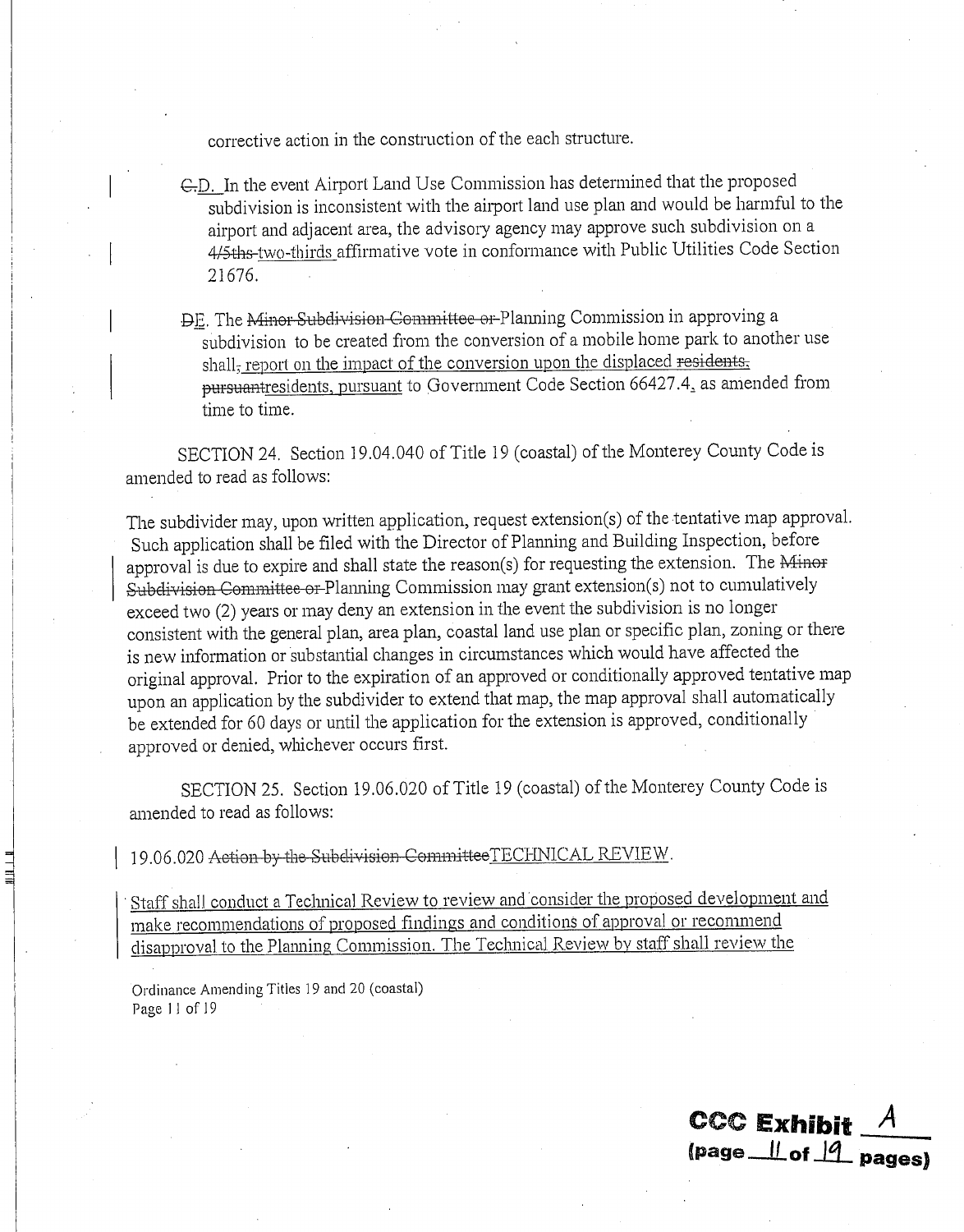proposed project only from a technical standpoint. The Subdivision Committee shall consider the preliminary map at a duly noticed public hearing and thereafter make a report to the Planning Commission. The report shall contain recommendations pursuant to this title and shall address proposed conditions which would be applied in the event that the preliminary map is converted to a tentative map application. The report shall also address the preliminary map's compliance to the provisions of this Ordinance, other than applicable Ordinances, the General Plan, Coastal Land Use Plan, Master Plan and any specific plan.

SECTION 26. Section 19.06.025 of Title 19 (coastal) of the Monterey County Code is amended to read as follows:

### 19.06.025 ACTION BY THE PLANNING COMMISSION.

The Planning Commission shall conduct receive the report from the Subdivision Committee at a duly noticed public hearing. The Planning Commission shall consider staff's environmental recommendation based upon the initial study prepared for the project and the recommendations resulting from of the Technical Review Subdivision Committee-regarding environmental impacts and proposed conditions which would be applied in the event the preliminary map is converted to a tentative map application. The Planning Commission shall make a report to the Board of Supervisors which will consist of the recommendations as reported-by-resulting from the Technical Review Subdivision Committee and additional recommendations as a result of the public hearing held by the Planning Commission.

SECTION 27. Section 19.06.030 of Title 19 (coastal) of the Monterey County Code is amended to read as follows:

#### 19.06.030 ACTION BY THE BOARD OF SUPERVISORS.

The Board of Supervisors shall consider the report from the Planning Commission at a duly noticed public hearing. The Board of Supervisors shall consider the staff's environmental recommendation based upon the initial study prepared for the project and the recommendation of the Planning Commission regarding environmental impacts and proposed conditions in the event of the preliminary map is converted to a tentative map application. Receipt of the preliminary map and the report of either-the Subdivision Committee or the Planning Commission shall not be construed as approval of the project.

SECTION 28. Subsection F of Section 19.07.025 of Title 19 (coastal) of the Monterey

Ordinance Amending Titles 19 and 20 (coastal) Page 12 of 19

 $\csc \varepsilon$  Exhibit  $A$ (page  $12$  of  $14$  pages)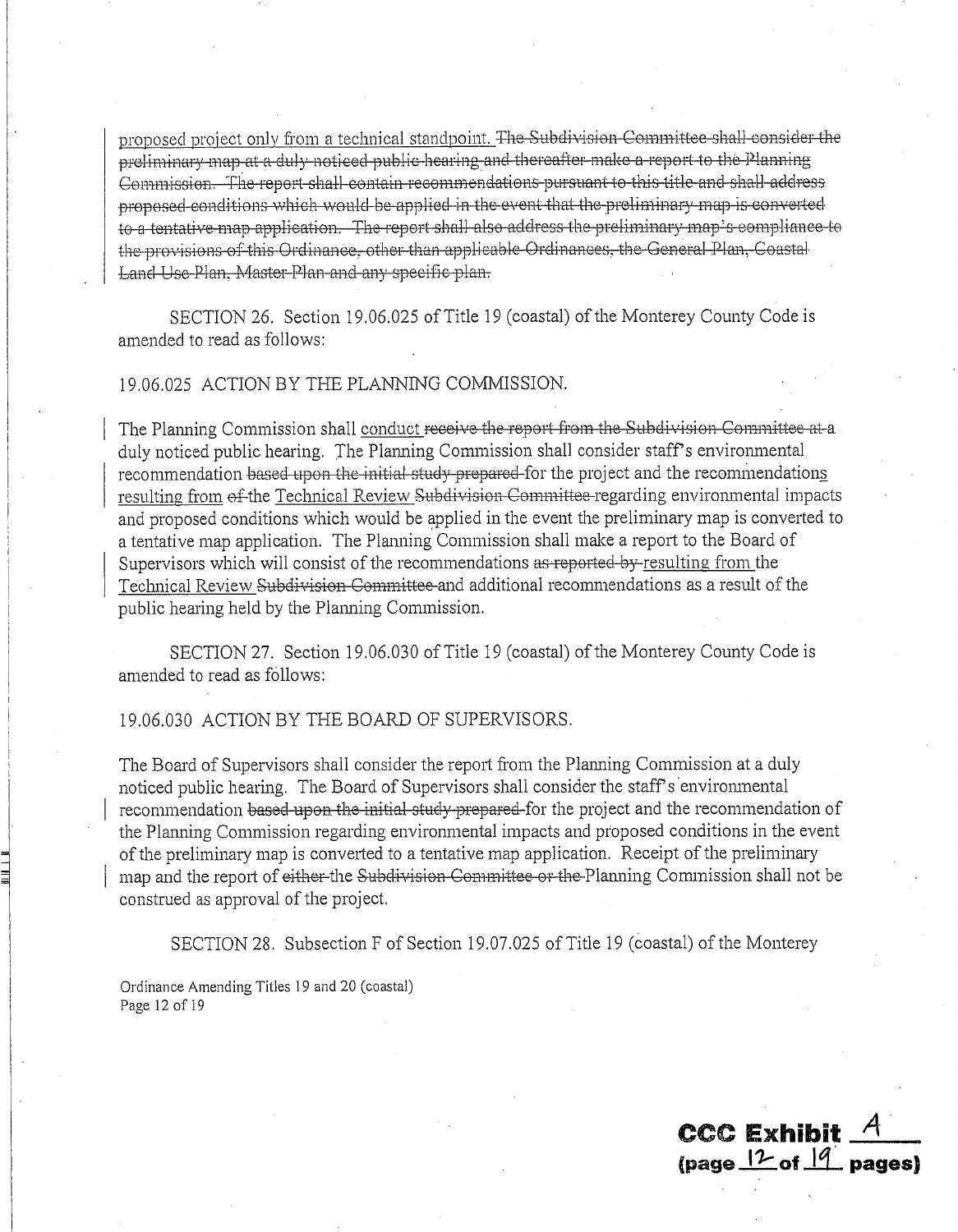County Code is amended to read as follows:

F. Action by the Subdivision Committee or Minor Subdivision Committee Technical Review:

Staff shall conduct a Technical Review to review and consider the proposed development and make recommendations of proposed findings and conditions of approval or recommend disapproval to the Planning Commission. The Subdivision Committee or Minor Subdivision Committee shall hold a duly noticed public hearing to review and consider the proposed development and make recommendations of proposed findings, conditions of approval or recommend disapproval to the Planning Commission. The Subdivision Committee or Minor Subdivision Committee shall only review the proposed project from a technical standpoint and will not evaluate the project to confirm scoring a development. The Technical Review by staff shall review the proposed project only from a technical standpoint and will not evaluate the project to confirm scoring a development.

SECTION 29. Subsection G of Section 19.07.025 of Title 19 (coastal) of the Monterey County Code is amended to read as follows:

G. Action by the Planning Commission:

The Planning Commission after consideration by the Subdivision Committee or the Minor Subdivision Committee, (The Director of Planning and Building Inspection shall set the matter for public hearing before the Planning Commission to review and consider the report of Subdivision Committee of the proposed development. -The matter shall not be set for hearing until the Technical Review has been conducted.

The Planning Commission shall review the preliminary project review map and report of the Subdivision or Minor Subdivision Committee and make recommendations relating to technical matters, subdivision design and consistency of the map with the land use element and provisions of the applicable certified Local Coastal Program, General Plan, Area Plan or Master Plan documents.

SECTION 30. Subsection B of Section 19.08.005 of Title 19 (coastal) of the Monterey County Code is amended to read as follows:

A proposed revision of a tentative map (standard subdivision) shall be considered at duly **B.** 

CCC Exhibit  $\sim$ 

 $\frac{13}{2}$  of  $\frac{14}{2}$  pages)

Ordinance Amending Titles 19 and 20 (coastal) Page 13 of 19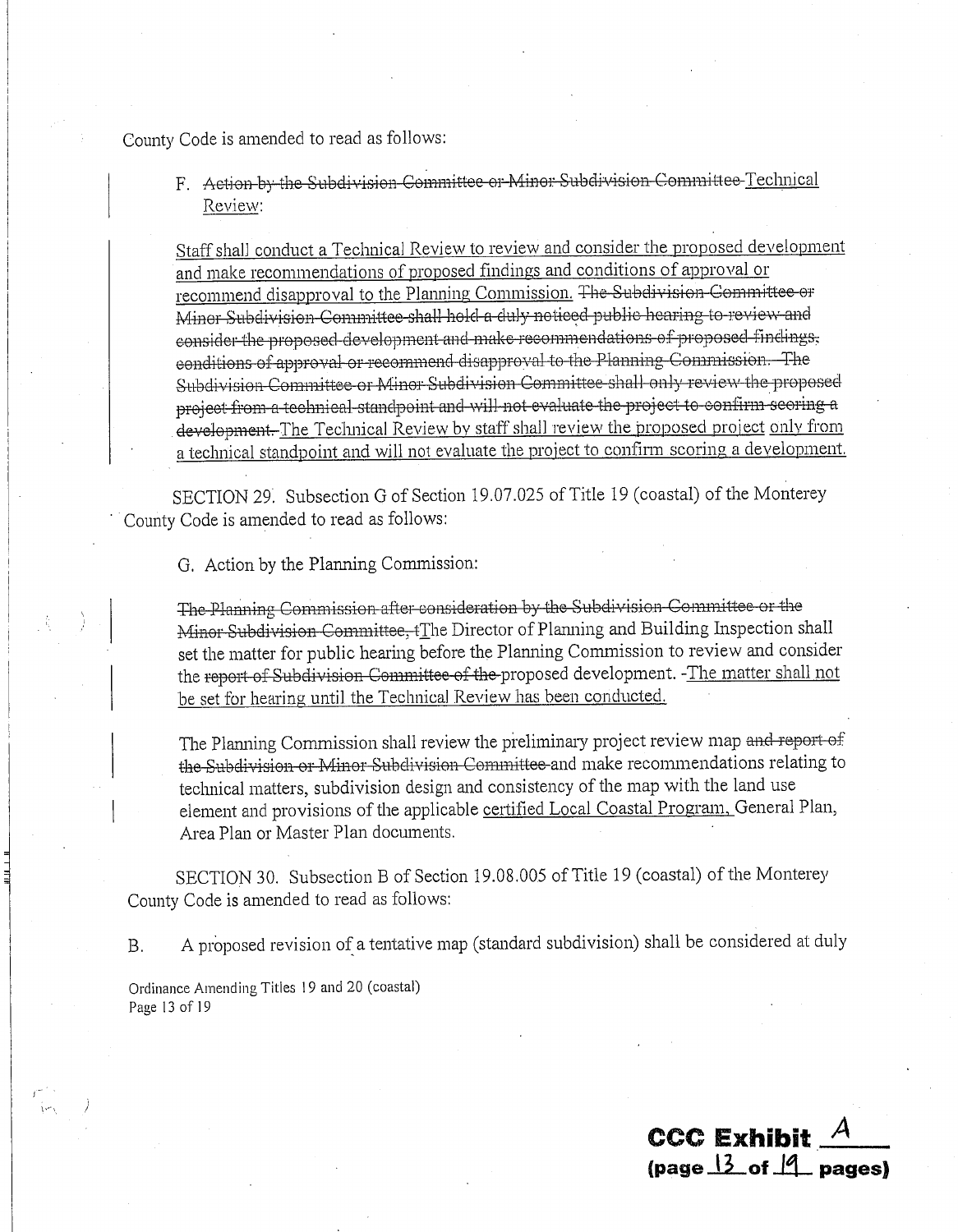noticed public hearings held consecutively by the Subdivision Committee, Planning Commission and the Board of Supervisors. A proposed revision of a tentative parcel map (minor subdivision) shall be considered at a duly noticed public hearing held consecutively by the Minor Subdivision Committee Planning Commission. In-cases where the modification of conditions involves a tentative parcel map approved by the Planning Commission, a duly noticed public hearing shall be held by the Minor Subdivision Committee and the Planning Commission. The Board of Supervisors-and Planning Commission, Subdivision Committee and the Minor Subdivision Committee shall confine the public hearings to consideration of, and action on the proposed revisions to the tentative map or tentative parcel map.

SECTION 31. Subsection B of Section 19.08.010 of Title 19 (coastal) of the Monterey County Code is amended to read as follows:

A proposed modification of conditions of an approved tentative map (standard  $B.$ subdivision) shall be considered at duly noticed public hearings held consecutively by the Subdivision Committee, Planning Commission and Board of Supervisors. A proposed modification of conditions of an approved tentative parcel map (minor subdivision) shall be considered at a duly noticed public hearing held consecutively by the Minor Subdivision Committee Planning Commission. In cases where modification of conditions involves a tentative parcel map approved by the Planning Commission, a duly noticed public hearing shall be held by the Minor Subdivision Committee and the Planning Commission. The Board of Supervisors, and Planning Commission, Subdivision Committee and the Minor Subdivision Committee shall confine the public hearings to consideration of, and action on the proposed modified conditions of approved tentative map or tentative parcel map.

SECTION 32. Subsection 7 of Subsection A of Section 19.08.015 of Title 19 (coastal) of the Monterey County Code is amended to read as follows:

To make modifications to a final map or parcel map where there are changes which make 7. any or all of the conditions of the map no longer appropriate or necessary and that-where the modifications do not impose any additional burden on the present fee owner of the property, and if the modifications do not alter any right, title or interest in the real property reflected on the recorded map. The modification shall be considered at consecutive public hearings by the appropriate hearing body(s) that approved or recommended approval of the original tentative map of the tentative parcel map. The

**CCC Exhibit** 

(page  $\frac{14}{100}$  of  $\frac{19}{100}$  pages)

Ordinance Amending Titles 19 and 20 (coastal) Page 14 of 19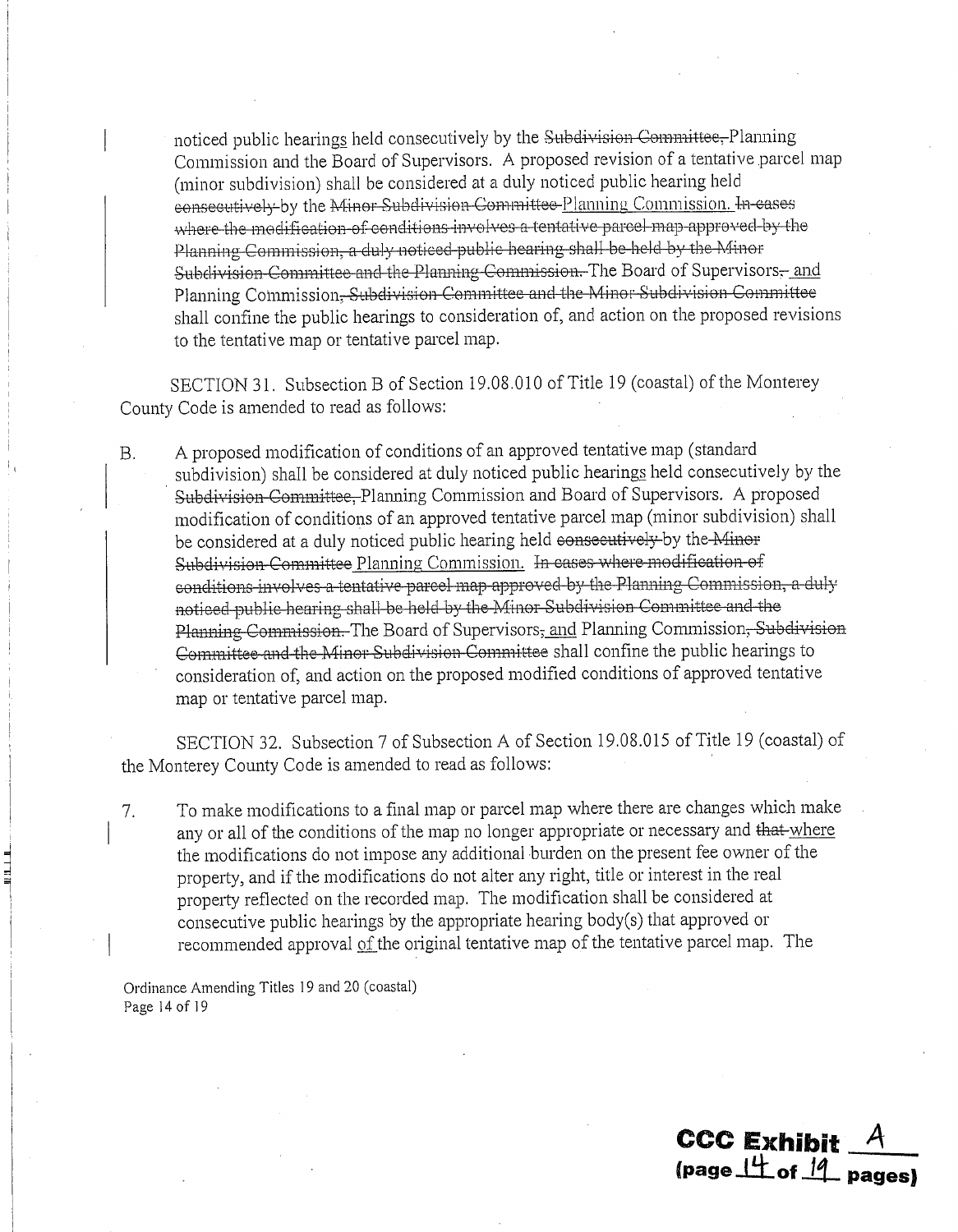Board of Supervisors, and Planning Commission, Subdivision Committee and Minor Subdivision Committee shall confine the hearing to consideration of, and action on, the proposed modification.

SECTION 33. Subsection A of Section 19.09.005 of Title 19 (coastal) of the Monterey County Code is amended to read as follows:

A lot line adjustment map shall be filed for any adjustment between two or more four or A. fewer existing adjacent adjoining parcels, where the land taken from one parcel is added to an adjacent adjoining parcel, and where a greater number of parcels than originally existed is not thereby created. The Minor Subdivision Committee Planning Commission shall limit its review and approval to a determination of whether or not the parcels resulting from the lot line adjustment will conform to the County General Plan, any applicable specific plan, the County's certified Local Coastal ProgamProgram, and Zzoning and Bbuilding ordinances. The Minor Subdivision Committee Planning Commission shall not impose conditions or exaction on its approval of a lot line adjustment except to conform to the County General Plan, any applicable specific plan. the County's certified Local Coastal Program and Zzoning and Bhuilding ordinances except to facilitate the relocation of existing utilities, infrastructure, or easements. No tentative map, parcel map or final map shall be required as a condition to the approval of a lot line adjustment. The lot line adjustment shall be reflected in a deed or record of survey which shall be recorded.

SECTION 34. Section 19.09.025 of Title 19 (coastal) of the Monterey County Code is amended to read as follows:

#### ACTION ON THE LOT LINE ADJUSTMENT. 19.09.025

- A. Upon completion of the environmental documents, or finding that the proposed adjustment is exempt from CEQA, the Director of Planning and Building Inspection shall set the matter for public hearing before the Minor-Subdivision Committee Planning Commission which Commission which shall approve, disapprove, or conditionally approve the lot line adjustment in conformance with standards set forth in the Subdivision Map Act and this chapter.
- B. A lot line adjustment application may be granted based upon the following findings: 1. That the lot line adjustment is between two (or more) four or fewer existing

Ordinance Amending Titles 19 and 20 (coastal) Page 15 of 19

**CCC Exhibit** (page 15 of 19 pages)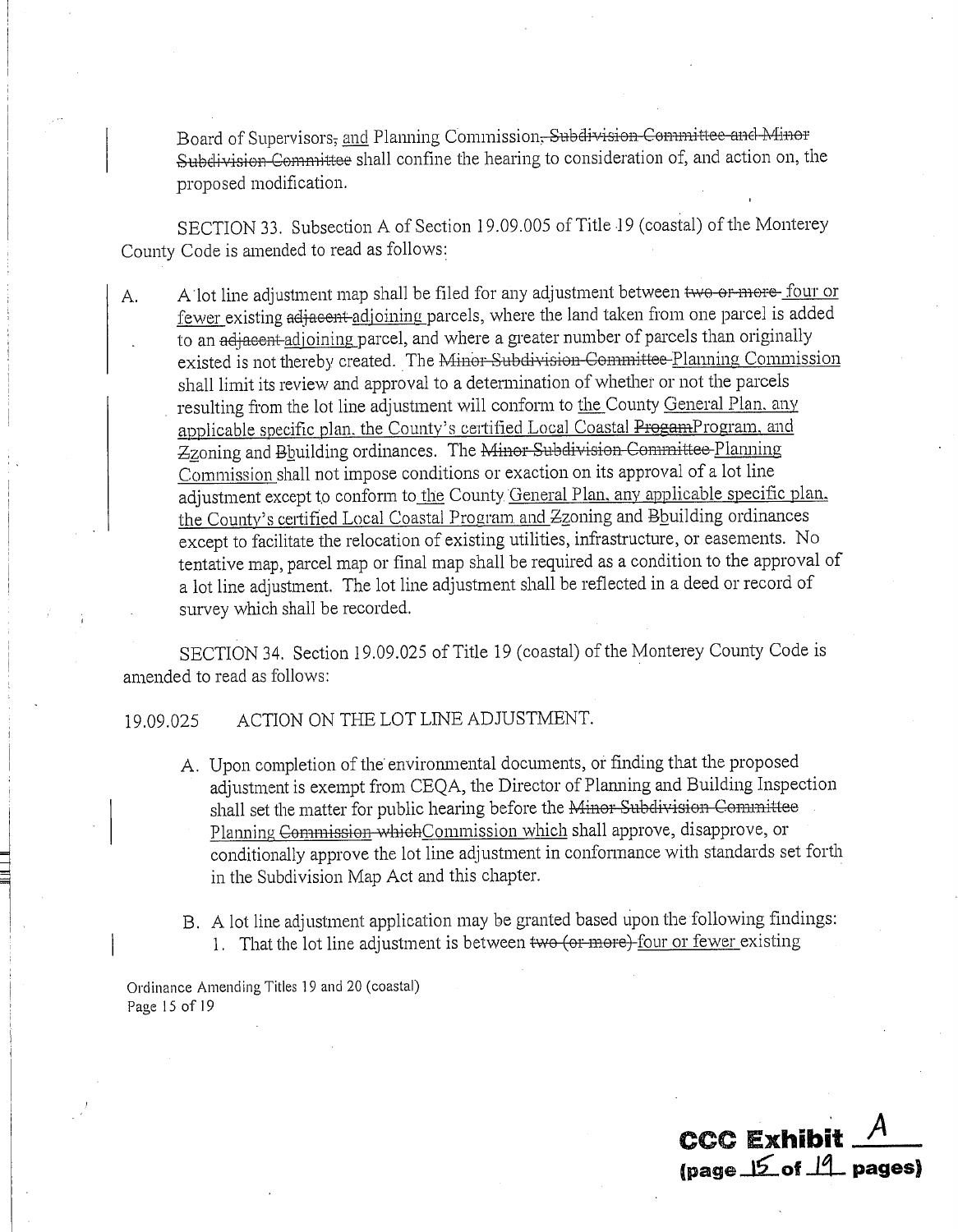adjaeent-adjoining parcels.

- 2. A greater number of parcels than originally existed will not be created as a result of the lot line adjustment.
- 3. The parcels resulting from the lot line adjustment conforms to the County General Plan, any applicable specific plan, the County's certified Local Coastal Program and Zzoning and Bbuilding Oordinances.

SECTION 35. Section 19.09.035 of Title 19 (coastal) of the Monterey County Code is amended to read as follows:

The applicant may, upon written application, request extension of the lot line adjustment map-approval. Such application shall be filed with the Director of Planning and Building, before approval is due to expire and shall state the reason(s) for requesting the extension. The  $\overline{\text{Minor}}$ Subdivision-Committee-Planning Commission may grant extension(s) not to cumulatively exceed two (2) years. They also may deny an extension in the event the lot line adjustment no longer conforms with the County General Plan, any applicable specific plan, the County's certified Local Coastal Program, and Zzoning or Bbuilding Oordinances where there is new information or substantial changes in circumstances which would have affected the original approval.

SECTION 36. Section 20.02.040 of the Monterey County Code is amended to read as follows:

The Coastal Zoning Ordinance consists of the establishment of various districts, regulations and permit processes for the unincorporated territory of the County of Monterey within the Coastal Zone.

The coastal zoning districts list the uses which are allowed or may be allowed subject to discretionary permit processes. Those listed uses and other uses which are consistent with the Monterey County Local Coastal Program may be allowed subject to appropriate permits. Other uses are prohibited. Further, the districts provide the regulation of structural height, bulk, and setbacks, as well as prescribing other site development amenities and requirements such as parking, landscaping, and lighting control.

This Title is not intended and shall not be construed as authorizing the County of Monterey, through the Board of Supervisors, Planning Commission, Zoning Administrator. Minor Subdivision Committee, Subdivision Committee or Director of Planning and Building Inspection, acting pursuant to this Title, to exercise its power to grant or deny a permit in a manner which will take or damage private property for public use without the payment of just compensation therefore.

**CCC Exhibit** 

(page  $\frac{|b|}{|c|}$  of  $\frac{|f|}{|c|}$  pages)

Ordinance Amending Titles 19 and 20 (coastal) Page 16 of 19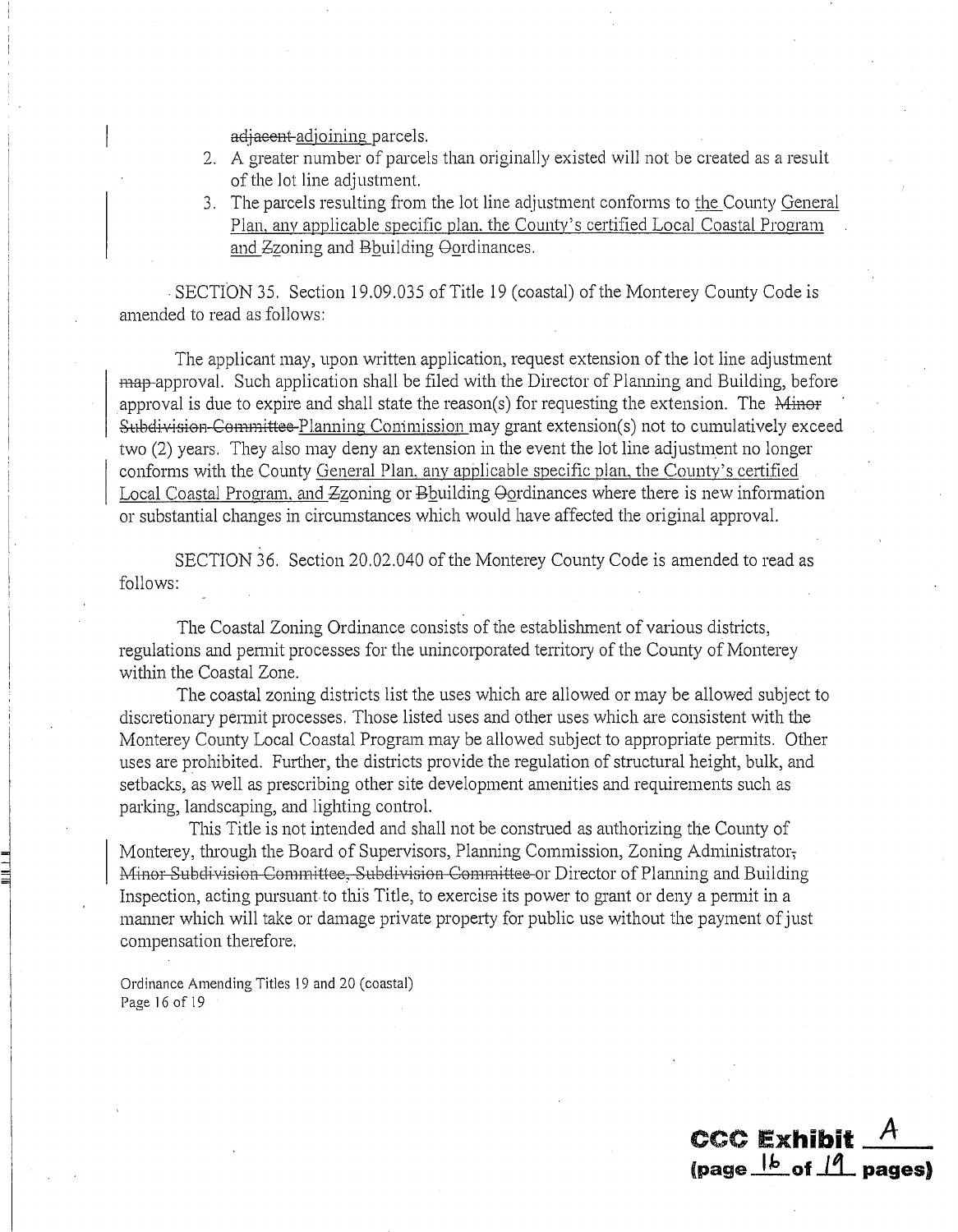SECTION 37. Subsection 9 of Subsection C of Section 20.64.250 of the Monterey County Code is amended to read as follows:

9) County means an administrative body or person within the organization structure of the County of Monterey, such as the Board of Supervisors, Planning Commission, Minor Subdivision Committee, Zoning Administrator or Building Official with the power to grant a ministerial or discretionary permit to an Applicable Development.

SECTION 38. Subsection A of Section 20.82.030 of the Monterey County Code is amended to read as follows:

The Appropriate Authority to consider a Combined Development Permit shall be А. the Planning Commission, Zoning Administrator, Minor Subdivision Committee or Board of Supervisors. The basis of the designation shall be that the body established under State Law, Title 19 (Subdivisions), of the Monterey County Code, or Title 20 (Zoning), of the Monterey County Code, as the decision making body for the principal land use shall be the decision making body for the Combined Development Permit. Should the Combined Development Permit include any permit normally considered by the Planning Commission, then the Planning Commission shall consider the entire Combined Development Permit, including Variances.

SECTION 39. The first sentence of Section 20.90.130 of the Monterey County Code is amended to read as follows:

No application for a discretionary land use permit under the authority of the Director of Planning and Building Inspection, the Zoning Administrator, the Minor Subdivision Committee, the Planning Commission or the Board of Supervisors, except for a restoration project, shall be deemed complete if there is a violation on said property of a County ordinance which regulates grading, vegetation removal or tree removal until restoration has been implemented on that property and monitoring agreements are in place.

SECTION 40. Subsections X and HHH of Section 20.144.020 (Definitions) of Chapter 20.144 (Monterey County Coastal Implementation Plan, Part 2, Regulations for Development in the North County Land Use Plan Area) of the Monterey County Code are amended to read as follows:

X. Discretionary Permit is a permit which requires a public hearing before and

Ordinance Amending Titles 19 and 20 (coastal) Page 17 of 19

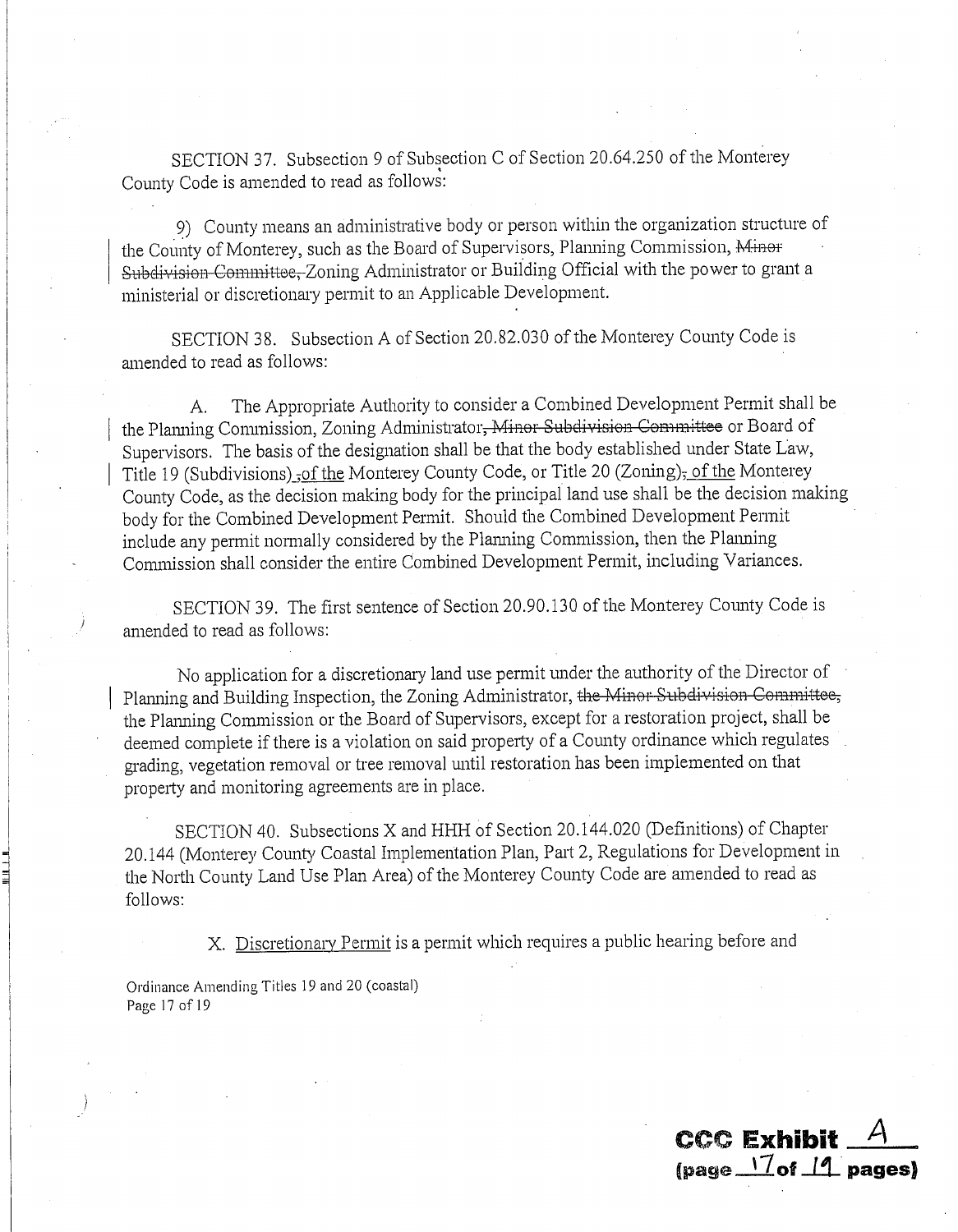decision by the Zoning Administrator, Subdivision Committee, Planning Commission, and/or Board of Supervisors. Examples are Coastal Development Permits, use permits, variances, and scenic conservation permits.

HHH. Ministerial Permit is a grading or building permit. A project requiring a ministerial permit requires review by staff of both the Planning and Building Inspection departments, but does not require a public hearing before the Zoning Administrator, Planning Commission, Subdivision-Committee, or Board of Supervisors.

SECTION 41. Subsections Y and KKK of Section 20.145.020 (Definitions) of Chapter 20.145 (Monterey County Coastal Implementation Plan, Part 3, Regulations for Development in the Big Sur Coast Land Use Plan Area) of the Monterey County Code are amended to read as follows:

Y. Discretionary Permit is a permit which requires a public hearing before and decision by the Zoning Administrator, Subdivision Committee, Planning Commission, and/or Board of Supervisors. Examples are Coastal Development Permits, use permits, variances, and scenic conservation permits.

KKK. Ministerial Permit is a grading or building permit. A project requiring a ministerial permit requires review by staff of both the Planning and Building Inspection departments, but does not require a public hearing before the Zoning Administrator, Planning Commission, Subdivision Committee, or Board of Supervisors.

SECTION 42. Subsection I of Section 20.146.020 (Definitions) of Chapter 20.146 (Monterey County Coastal Implementation Plan, Part 4, Regulations for Development in the Carmel Area Land Use Plan Area) of the Monterey County Code is amended to read as follows:

I. Discretionary permit is a permit which requires a public hearing before and decision by the Zoning Administrator, Subdivision Committee and/or-Planning Commission and/or Board of Supervisors. Examples are Coastal Development Permits, use permits, variances, and scenic conservation permits.

SECTION 43. SEVERABILITY. If any section, subsection, sentence, clause or phrase of this ordinance is for any reason held to be invalid, such decision shall not affect the validity of the remaining portions of this ordinance. The Board of Supervisors hereby declares that it would have passed this ordinance and each section, subsection, sentence, clause and phrase thereof,

Ordinance Amending Titles 19 and 20 (coastal) Page 18 of 19

> CCC Exhibit  $A$ (page  $\frac{10}{2}$  of  $\frac{10}{2}$  pages)